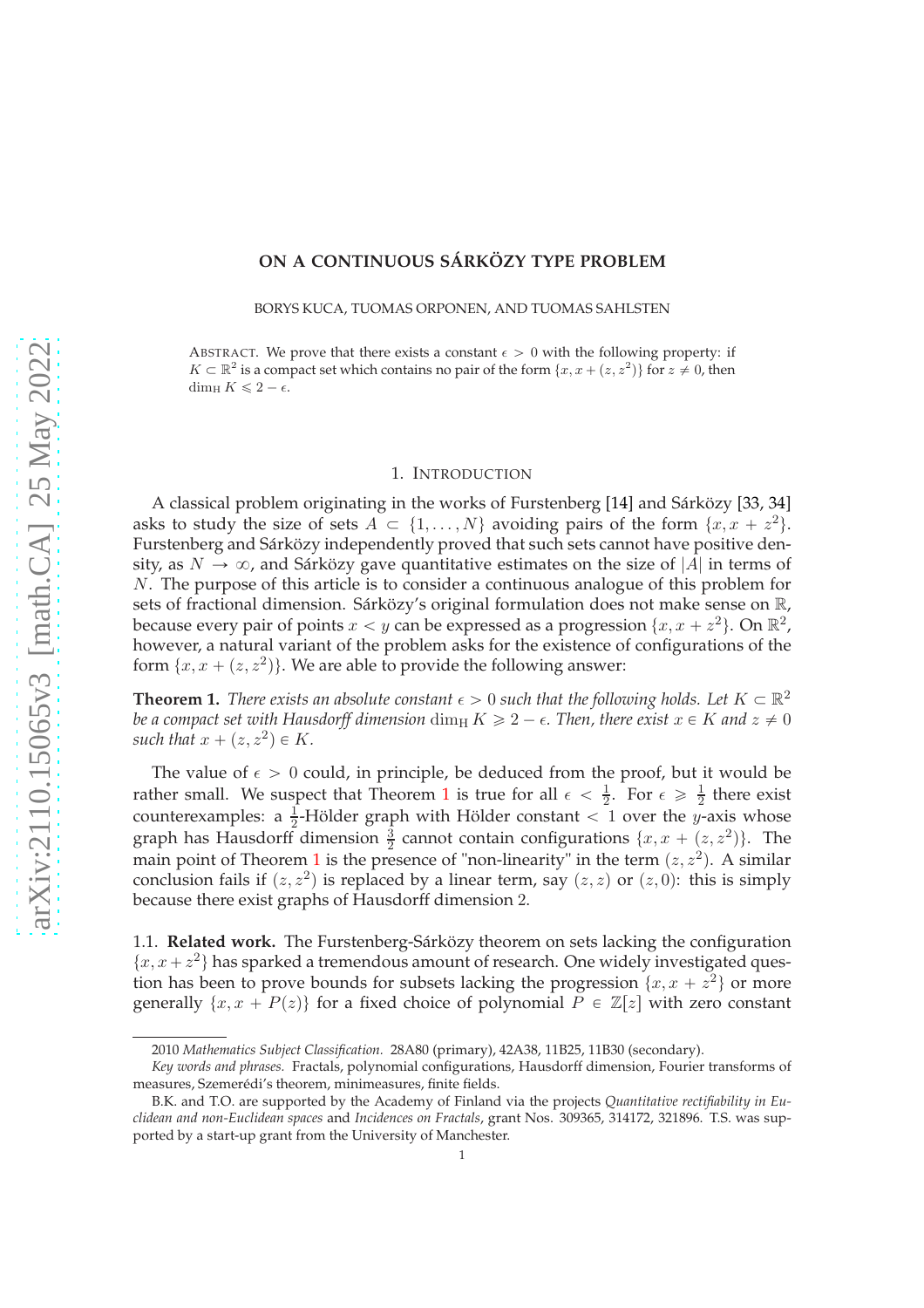term<sup>[1](#page-1-0)</sup> [\[1,](#page-15-0) [23,](#page-16-3) [32,](#page-16-4) [37\]](#page-17-0). The best bound of the form  $|A| \le CN/(\log N)^{\varepsilon \log \log N}$  for sets  $A \subset \{1, ..., N\}$  lacking  $\{x, x + z^2\}$  comes from Bloom and Maynard [\[3\]](#page-15-1). In another direction, the Furstenberg-Sárközy theorem has been substantially extended by Bergelson and Leibman [\[2\]](#page-15-2), who showed that all subsets of integers with positive upper Banach density contain configurations of the form

<span id="page-1-1"></span>
$$
\{x, x + P_1(z), ..., x + P_t(z)\}\tag{1.1}
$$

with  $z \neq 0$  for (fixed) distinct polynomials  $P_1, ..., P_t \in \mathbb{Z}[z]$  with zero constant terms. Gowers then posed the question of finding explicit bounds in the Bergelson-Leibman theorem [\[15,](#page-16-5) Problem 11.4]. Studying sizes of sets avoiding *non-linear* patterns in integers and finite fields has become a widely active topic ever since, with a number of new results being proved recently. Early works of Bourgain and Chang [\[6\]](#page-15-3), Dong, Li and Sawin [\[10\]](#page-16-6) as well as Peluse [\[27\]](#page-16-7) provided upper bounds of the form  $|A| \leq Cp^{1-\epsilon}$  for subsets of finite fields  $\mathbb{F}_q$  with p prime lacking

$$
\{x, x + P_1(z), x + P_2(z)\}\
$$

for fixed linearly independent polynomials  $P_1, P_2 \in \mathbb{Z}[z]$ , the simplest example of which is the progression  $\{x, x + z, x + z^2\}$ . Around the same time, Prendiville proved a bound  $|A| \le C/(\log \log N)^{\varepsilon}$  for subsets of  $\{1, ..., N\}$  lacking  $(1.1)$  with  $P_i(z) = a_i z^k$  for fixed  $k \ge 2$ and distinct  $a_i \in \mathbb{Z}$ . A recent breakthrough is the work of Peluse [\[28\]](#page-16-8), in which bounds of the form  $|A| \leq C p^{1-\epsilon}$  have been obtained for subsets of  $\mathbb{F}_q$  lacking [\(1.1\)](#page-1-1) with any fixed distinct linearly independent polynomials  $P_1, ..., P_t$ . The generality of Peluse's result comes from the replacement of deep tools from number theory or algebraic geometry used in earlier works [\[6,](#page-15-3) [10\]](#page-16-6) by a more robust Fourier analytic argument that has allowed her to tackle longer progressions than before. The degree-lowering argument invented in [\[28\]](#page-16-8) has been successfully adapted to a number of different settings. In the integer setting, it has yielded bounds  $|A| \le CN/(\log N)^{\varepsilon}$  for subsets of  $\{1, ..., N\}$  lacking  $\{x, x+z, x+z^2\}$ with  $z > 0$  [\[30,](#page-16-9) [31\]](#page-16-10) as well as estimates  $|A| \le CN/(\log \log N)^{\varepsilon}$  for subsets lacking [\(1.1\)](#page-1-1) with distinct-degree polynomials [\[29\]](#page-16-11). In the finite-field setting, it has led to bounds for subsets of  $\mathbb{F}_q$  lacking the progression

$$
\{x, x+z, ..., x+(t-1)z, x+z^t, ..., x+z^{t+k-1}\}
$$

for fixed  $t, k \in \mathbb{N}_+$  of essentially the same shape as the bounds for subsets lacking just t-term arithmetic progressions [\[20\]](#page-16-12).

An analogous question has also been examined for multidimensional configurations. Han, Lacey, and Yang have found non-trivial patterns of the form

$$
\{x, x + (P_1(z), 0), x + (0, P_2(z))\}
$$

inside sets  $A \subset \mathbb{F}_p^2$  with  $|A| \geq p^{2-1/16}$ , and where  $P_1, P_2$  are two fixed polynomials of distinct degrees [\[17\]](#page-16-13). Their result has been generalised by the first author, who has proved that all subsets  $A \subset \mathbb{F}_q^d$  lacking the progression

$$
\{x, x + v_1 P_1(z), ..., x + v_t P_t(z)\}
$$

<span id="page-1-0"></span><sup>&</sup>lt;sup>1</sup>We note that if  $P(z) = z^2 + 1$ , then the set 3N of upper density 1/3 contains no progressions  $\{x, x + P(z)\}$ as  $P(z)$  is never divisible by 3 for  $z \in \mathbb{Z}$ . The condition that P has no constant term ensures that this obstruction does not happen. It can be replaced by a more general condition of P being *intersective*, see e.g. [\[32\]](#page-16-4) for a discussion.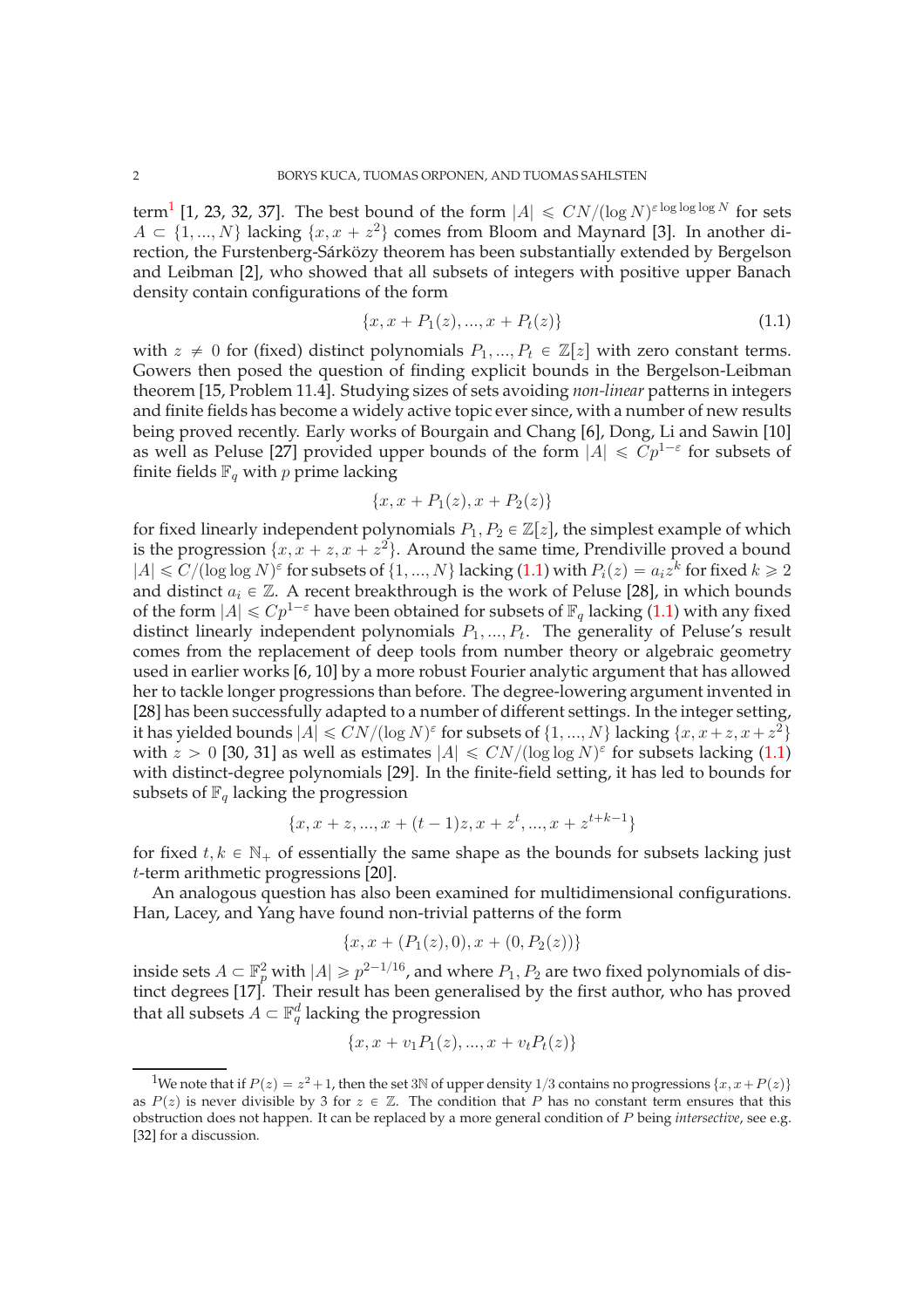for fixed direction vectors  $v_1, ..., v_t \in \mathbb{Z}^d$  and distinct-degree polynomials  $P_1, ..., P_t \in \mathbb{Z}[z]$ have size at most  $|A| \leq Cp^{d-\epsilon}$  [\[21\]](#page-16-14). The methods used in finite fields are completely different from the methods of Theorem [1.](#page-0-0) To highlight this difference, in Section [5](#page-12-0) we also give the proof of the following analogue of Theorem [1](#page-0-0) in finite fields:

<span id="page-2-0"></span>**Theorem 2.** Let  $q = p^n$  be a prime power for a prime  $p > 2$ , and let  $\mathbb{F}_q$  be the finite field with q *elements.* Suppose that  $A \subset \mathbb{F}_q^2$  has cardinality  $|A| \geqslant 2q^{\frac{3}{2}}$ . Then, there exists  $x \in A$  and  $z \neq 0$ such that  $x + (z, z^2) \in A$ .

We remark that a weaker version of Theorem [2](#page-2-0) with bound  $q^{2-\epsilon}$  for some  $\varepsilon > 0$  can be deduced from [\[17,](#page-16-13) [20\]](#page-16-12). Theorem [2](#page-2-0) allows for a much more succinct proof than Theorem [1](#page-0-0) thanks to the availability of standard estimates of quadratic sums over finite fields. Moreover, the exponent  $\frac{3}{2} = 2 - \frac{1}{2}$  $\frac{1}{2}$  $\frac{1}{2}$  $\frac{1}{2}$  that we get in Theorem 2 corresponds to  $\varepsilon = \frac{1}{2}$  $\frac{1}{2}$ , which - as indicated before - we expect to be the supremum of the values of  $\varepsilon$  for which Theorem [1](#page-0-0) works.

The question of finding the optimal bound in Theorem [2](#page-2-0) is wide open, but there are reasons to suspect that the bound in Theorem [2](#page-2-0) is not optimal, at least when  $q$  is prime. In the single dimensional version of the problem, a Fourier analytic argument similar to one used in the proof of Theorem [2](#page-2-0) shows that for every prime power q, all subsets of  $\mathbb{F}_q$ of cardinality at least  $q^{1/2}$  contain points  $x, x + z^2$  for some  $x, z \in \mathbb{F}_q$  with  $z \neq 0$ . At the same time, it is known that for infinitely many primes p, there exists a subset  $A \subseteq \mathbb{F}_p$  of cardinality  $|A| \gtrsim \log p \log \log p$  lacking such a configuration [\[16\]](#page-16-15). Taking the preimage  $B = \mathbb{F}_p \times A$  of this set A inside  $\mathbb{F}_{p'}^2$  it follows that for infinitely many primes p, there exists a set  $|B| \gtrsim p \log p \log \log p$  lacking  $x, x + (z, z^2)$  for any  $z \neq 0$ . This shows a big disparity between the upper and lower bounds, and it is quite likely that the lower bound, coming from an explicit construction, is closer to the truth.

In parallel with the study of Szemerédi and Roth type theorems for subsets of integers and finite fields, in articles [\[4,](#page-15-4) [5\]](#page-15-5) Bourgain initiated the study of these questions for subsets of the real line. Theorem [1](#page-0-0) can be viewed as a relative of the "non-linear Roth theorem" of Bourgain [\[5\]](#page-15-5) from 1988: a Lebesgue measurable set  $K \subset [0, 1]$  with measure  $\mathcal{L}^1(K) = \epsilon > 0$  contains a triple  $\{x, x + z, x + z^2\}$  for some  $|z| \geq \delta(\epsilon) > 0$ . In Bourgain's proof, however,  $\delta(\epsilon)$  decays super-exponentially fast as  $\epsilon \to 0$ . This means that the assumption  $\mathcal{L}^1(K) = \epsilon$  cannot be easily relaxed to dim<sub>H</sub>  $K \geq 1 - \epsilon$ . The same is true in a recent work of Durcik, Guo, and Roos [\[11\]](#page-16-16), where the authors generalise Bourgain's theorem to progressions of the form  $\{x, x + z, x + P(z)\}\$ , for any polynomial P of degree  $\geq$  2. Following Bourgain's approach, we could obtain a version of Theorem [1,](#page-0-0) where we assume  $\mathcal{L}^2(K) \geq \epsilon > 0$ , and conclude the existence of  $\{x, x + (z, z^2)\} \subset K$  with  $|z|\geq \delta(\epsilon).$  Indeed, the key novelty of Theorem [1](#page-0-0) is to relax the assumption  $\mathcal{L}^2(K)\geq \epsilon$  to  $\dim_{\mathrm{H}} K \geqslant 2 - \epsilon.$ 

There are also several existing works in the fractal regime, that is, for sets  $K \subset \mathbb{R}^d$ with dim<sub>H</sub>  $K < d$ , see for example the papers [\[22\]](#page-16-17) of Łaba and Pramanik, Chan and Łaba [\[7\]](#page-15-6), Henriot, Łaba, and Pramanik [\[18\]](#page-16-18), and Fraser, Guo, and Pramanik [\[13\]](#page-16-19). In each of these papers, the authors prove the existence of progressions (of various kinds) in subsets  $K \subset \mathbb{R}^d$  of dimension  $\dim_H K \geq d - \epsilon$ , which additionally support a measure with sufficiently rapid Fourier decay (therefore the *Fourier dimension* of K needs to be positive). The paper [\[13\]](#page-16-19), in particular, proves the existence of triplets  $\{x, x+z, x+P(z)\}\,$ , where  $P$  is a polynomial without constant term, and degree at least  $2$  under positive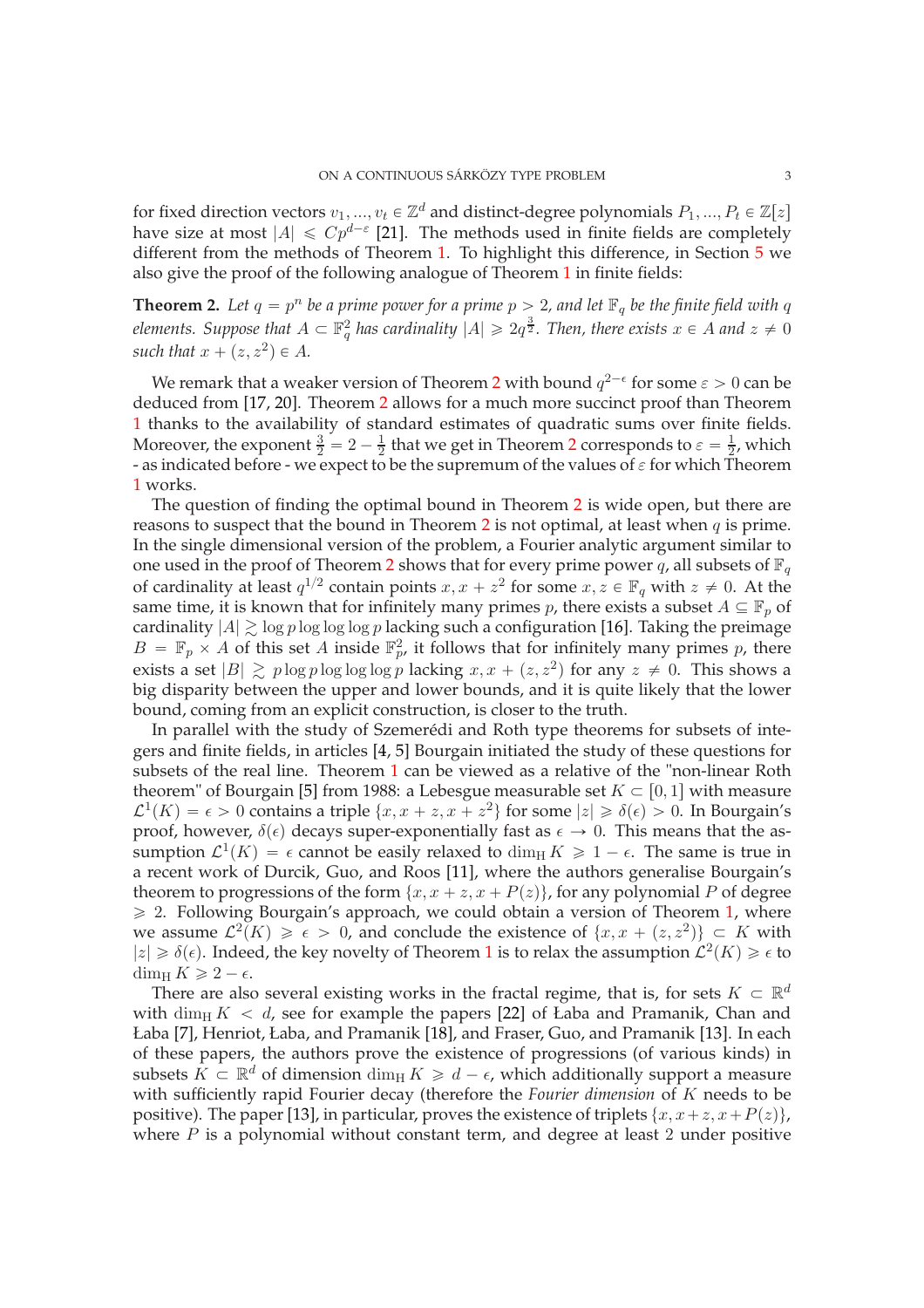Fourier dimension assumption. We emphasise that in Theorem [1](#page-0-0) we do not impose any Fourier dimension assumption on the set  $K$ . In a different direction, Yavicoli [\[40\]](#page-17-1) proves the existence of arithmetic progressions (and more general configurations) in subsets of R with sufficiently high *thickness*; notably, even sets with dimension less than one can have sufficiently high thickness for her results to apply. Falconer and Yavicoli [\[12\]](#page-16-20) have thereafter obtained analogous results in  $\mathbb{R}^d$ .

We also mention a recent paper [\[8\]](#page-16-21) of Christ, Durcik, and Roos, where the authors find patterns of the form  $\{(x, y), (x + z, y), (x, y + z^2)\} \subset K$  inside Lebesgue measurable sets  $K \subset \mathbb{R}^2$  with  $\mathcal{L}^2(K) \geq \epsilon > 0$ . The authors also prove the gap estimate  $|z| > \exp(-\exp(\epsilon^{-C}))$ . This result is relevant for Theorem [1,](#page-0-0) because  $(x, y + z^2) =$  $(x + z, y) + (-z, (-z)^2)$ . In other words, the case  $\mathcal{L}^2(K) \geq \epsilon > 0$  of Theorem [1](#page-0-0) would follow immediately from [\[8\]](#page-16-21) (it should be emphasised, however, that the case  $\mathcal{L}^2(K) \geq \epsilon$ of Theorem [1](#page-0-0) is easy, whereas finding the "corners"  $\{(x, y), (x + z, y), (x, y + z^2)\}$  requires rather sophisticated harmonic analysis technology).

Finally, there is also a large body of literature of constructing surprisingly large subsets of  $\mathbb{R}^d$  which avoid various patterns and progressions. Keleti [\[19\]](#page-16-22) has constructed subsets of full dimension on R which contain no 3-term arithmetic progressions (or more generally similar copies of an *a priori* fixed set with 3 elements). For extensions and generalisations, and more results in this direction, see the papers [\[24\]](#page-16-23) of Maga, [\[25\]](#page-16-24) of Máthé, [\[9\]](#page-16-25) of Denson, Łaba, and Zahl, and [\[39\]](#page-17-2) of Yavicoli. Quite surprisingly, one may even construct subsets of R with full Hausdorff dimension *and* Fourier dimension which avoid 3-term arithmetic progressions: this counterintuitive construction is due to Shmerkin [\[35\]](#page-16-26). All the constructions cited here are quite delicate, and "random" fractals would not work: for finding patterns in random fractals, see the paper [\[36\]](#page-16-27) by Shmerkin and Suomala.

1.2. **Proof outline.** The following proposition gives a sufficient condition for checking the validity of Theorem [1.](#page-0-0) The proof is short and standard, so we give it right away.

<span id="page-3-0"></span>**Proposition 1.** Let  $K \subset \mathbb{R}^2$  be compact, and let  $\mu$  be a Radon probability measure with  $\text{spt}(\mu) \subset$ *K*. Let  $\psi \in \mathcal{S}(\mathbb{R}^2)$  be a non-negative Schwartz function, and let  $\pi$  be a Radon measure supported *on*  $\{(z, z^2) : |z| > 0\}$ . Assume that

$$
\liminf_{\delta \to 0} \int (\mu * \psi_{\delta}) * \pi \, d\mu > 0,
$$

where  $\psi_{\delta}(x) := \delta^{-2} \psi(x/\delta)$ . Then, there exists  $x \in K$  and  $z \neq 0$  such that  $x + (z, z^2) \in K$ .

*Proof.* Let  $K, \mu, \psi, \pi$  be the objects in Proposition [1.](#page-3-0) Write

$$
L := \liminf_{\delta \to 0} \int (\mu * \psi_{\delta}) * \pi \, d\mu > 0,
$$

and let  $\delta > 0$  be so small that  $\int (\mu * \psi_{\delta}) * \pi d\mu > L/2$ . Then, since  $\mu$  is a probability measure, there exists a point  $x_{\delta} \in \text{spt}(\mu) \subset K$  such that  $(\mu_{\delta} * \pi)(x_{\delta}) > L/2$ . Since convolution is associative and commutative, we have

$$
(\mu * \psi_{\delta}) * \pi = \mu * \pi_{\delta} \quad \text{with} \quad \pi_{\delta} = \pi * \psi_{\delta}.
$$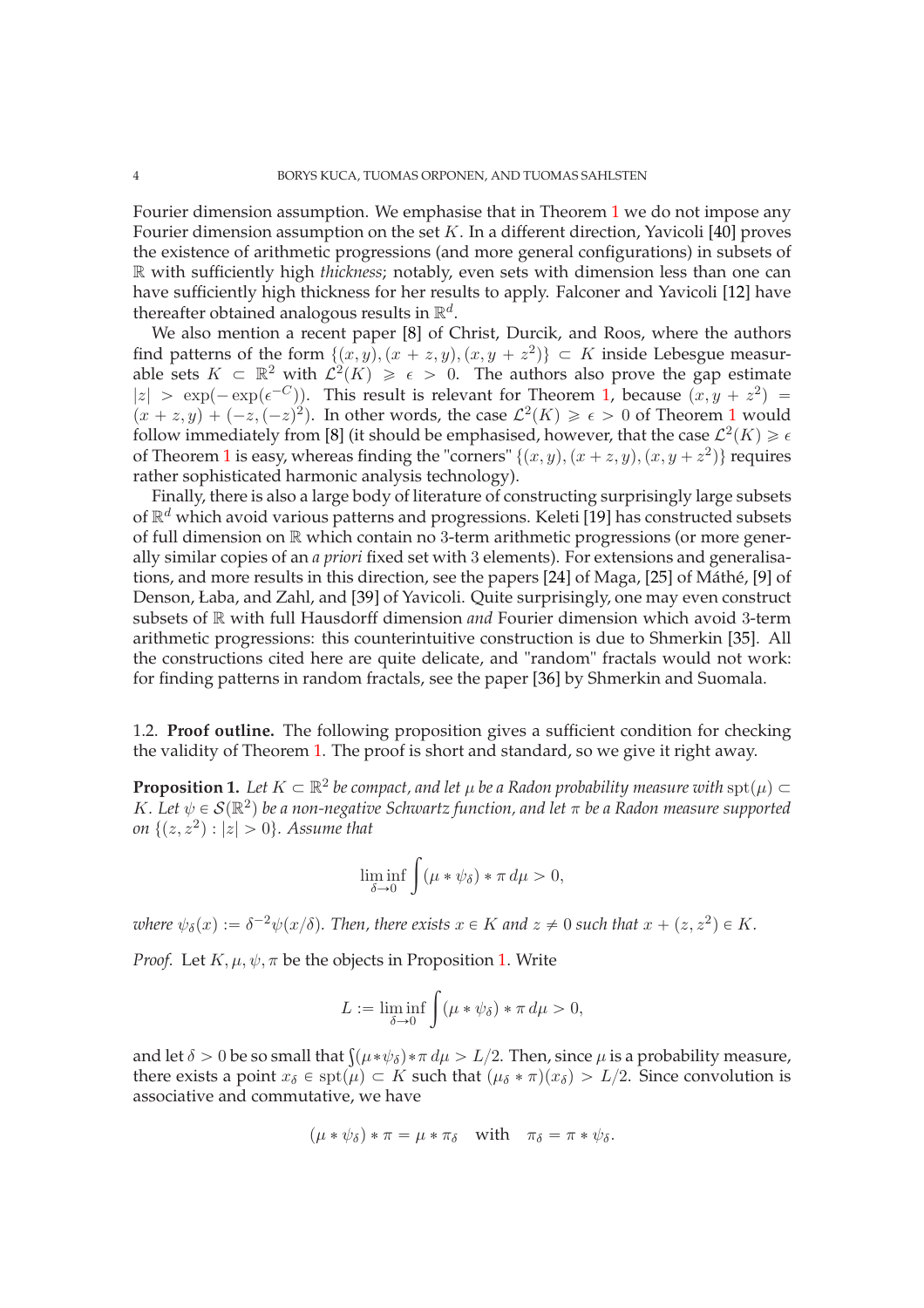Hence

$$
L/2 < (\mu * \pi_{\delta})(x_{\delta}) = \int \pi_{\delta}(x_{\delta} - y) d\mu(y) = \int_{\{\text{dist}(x_{\delta} - y, \text{spt}(\pi)) > \sqrt{\delta}\}} \pi_{\delta}(x_{\delta} - y) d\mu(y) + \int_{\{\text{dist}(x_{\delta} - y, \text{spt}(\pi)) \le \sqrt{\delta}\}} \pi_{\delta}(x_{\delta} - y) d\mu(y). \tag{1.2}
$$

We claim that the first integral tends to zero as  $\delta \to 0$ . Indeed, for every  $z := x_{\delta} - y$  with  $\det(z, \text{spt}(\pi)) > \sqrt{\delta}$ , we have  $|z - w| \ge \sqrt{\delta}$  for all  $w \in \text{spt}(\pi)$ , and hence

$$
\pi_{\delta}(z) \leq \delta^{-2} \int \psi((z-w)/\delta) d\pi(w) \lesssim \delta^{-2} \int \left(\frac{\delta}{|z-w|}\right)^6 d\pi(w) \leq \delta,
$$

using the rapid decay of  $\psi \in \mathcal{S}(\mathbb{R}^2)$ . Consequently also

$$
\int_{\{\text{dist}(x_{\delta}-y,\text{spt}(\pi))>\sqrt{\delta}\}} \pi_{\delta}(x_{\delta}-y) d\mu(y) \lesssim \delta.
$$

For  $\delta$  much smaller than  $L/4$ , it now follows that [\(1.2\)](#page-4-0)  $\geq L/4$ , and consequently we may find a point  $y_\delta \in \operatorname{spt}(\mu) \subset K$  such that

<span id="page-4-0"></span>
$$
dist(x_{\delta} - y_{\delta}, \operatorname{spt}(\pi)) \leq \sqrt{\delta}.
$$

For  $\delta > 0$  sufficiently small, we have

<span id="page-4-1"></span>
$$
|x_{\delta} - y_{\delta}| \ge \text{dist}(0, \text{spt}(\pi)) - \text{dist}(x_{\delta} - y_{\delta}, \text{spt}(\pi)) \ge \frac{1}{2}\text{dist}(0, \text{spt}(\pi)) > 0. \tag{1.3}
$$

Now  $K \times K \subset \mathbb{R}^4$  is compact, so we may choose a subsequence of  $(x_\delta, y_\delta)_{\delta>0}$  which converges to a point  $(x, y) \in K \times K$ . We have  $x \neq y$  by [\(1.3\)](#page-4-1). Moreover,

$$
dist(x - y, \operatorname{spt}(\pi)) = \lim_{\delta \to 0} dist(x_{\delta} - y_{\delta}, \operatorname{spt}(\pi)) = 0.
$$

Hence  $x = y + \gamma$  for some  $\gamma \in \text{spt}(\pi) \subset \{(z, z^2) : z \in \mathbb{R}\}$ . This is what we claimed.

The proof of Theorem [1](#page-0-0) will proceed as follows. In Section [2,](#page-5-0) we give a sufficient condition for the integral in Proposition [1](#page-3-0) to be positive, see Lemma [1.](#page-6-0) The key condition is that  $\mu$  has a sufficiently large "spectral gap": this roughly means that  $|\hat{\mu}(\xi)| \leq \epsilon$  for all  $\xi \in \mathbb{R}^2$  with  $A \leqslant |\xi| \leqslant B$ , but one has to be careful in choosing the constants  $A, B, \epsilon$  in the right order. It is certainly well-known that such a hypothesis on  $\mu$  would be useful in proving Theorem [1.](#page-0-0) The main novelty of the paper lies in Section [3,](#page-8-0) where a suitable measure  $\mu$  is eventually constructed, see Proposition [2.](#page-8-1) The idea is not to construct  $\mu$  directly on  $K$ , but rather find a suitable dyadic box  $Q$  where the density of  $K$  is sufficiently high, construct  $\mu$  inside  $K \cap Q$ , and renormalise.

This approach has one problem: the parabola  $\{(z, z^2) : z \in \mathbb{R}\}$  looks increasingly flat inside small dyadic boxes, so our problem is not "invariant under renormalisation". To solve this, we consider parabolic dyadic boxes  $Q$  instead of Euclidean ones. Then, the problem of finding pairs  $x, x + (z, z^2)$  inside  $\mathbb{R}^2$  is equivalent to finding such pairs inside  $K \cap Q$ , and now the increased density of K inside Q becomes truly helpful.

A small price to pay for using parabolic boxes is that the natural assumption of  $K$  is no longer  $\dim_{\mathrm{H}} K \geqslant 2 - \epsilon$ , but rather  $\dim_{\mathrm{H}}^{\Pi} K \geqslant 3 - \epsilon$ , where  $\dim_{\mathrm{H}}^{\Pi} K$  stands for the Hausdorff dimension of K in the parabolic metric. Fortunately,  $\dim_{\rm H} K \geq 2 \dim_{\rm H} K - 1$ , so our initial assumption  $\dim_{\rm H} K \geqslant 2-\epsilon$  implies  $\dim_{\rm H} K \geqslant 3-2\epsilon$ . The proof of Theorem [1](#page-0-0) is finally concluded in Section [4.](#page-12-1)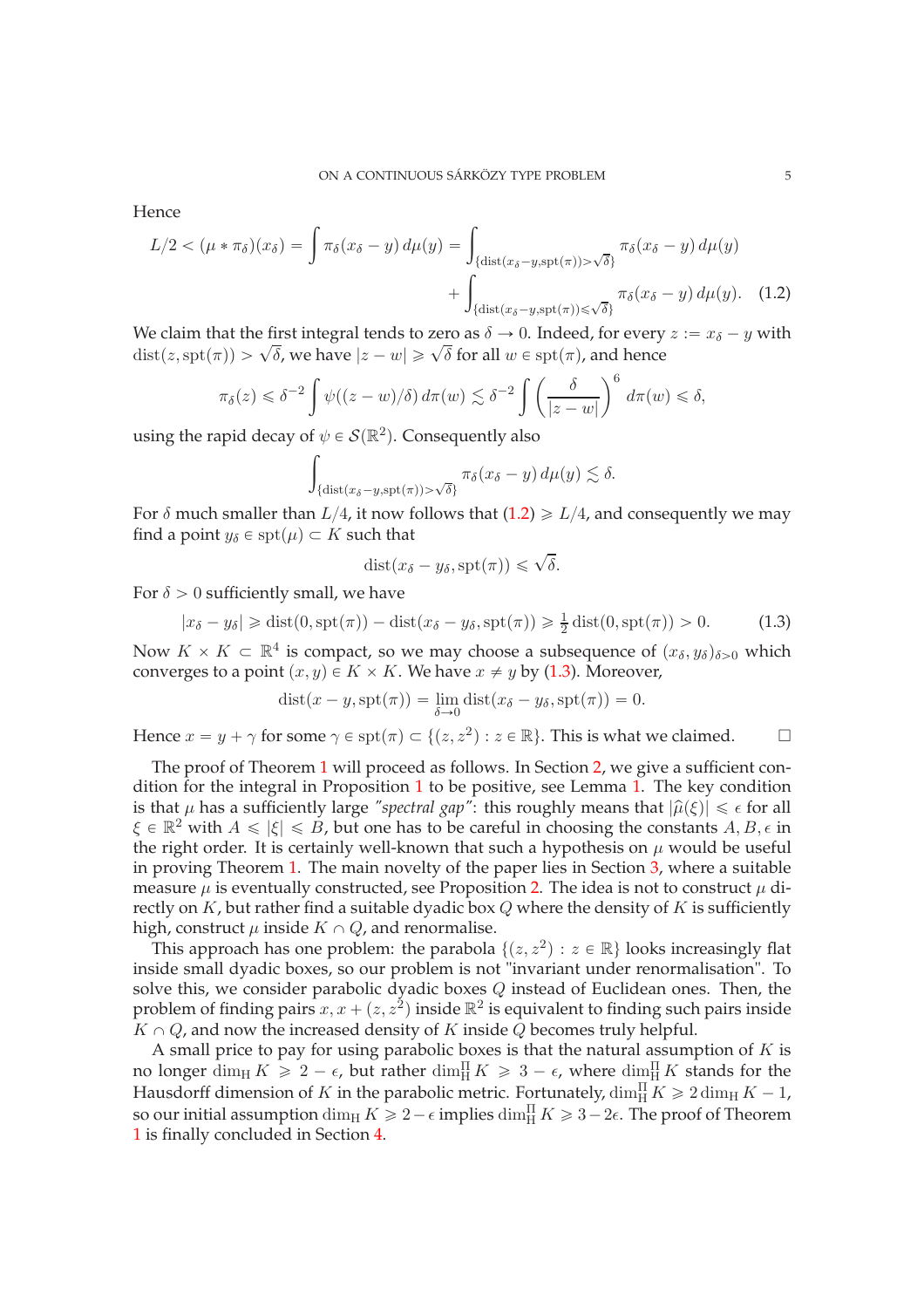Given the connection to the parabolic metric, the following question seems reasonable:

**Question.** Let  $K \subset \mathbb{R}^2$  be a compact set with  $\dim_H^{\Pi} K > 2$ . Does there exists a point  $x \in K$ such that  $x + (z, z^2) \in K$  *for some*  $z \neq 0$ ?

- 1.3. **Notations.** Basic notation we use throughout the article include:
	- For  $A, B \ge 0$ , the notation  $A \le B$  means there exists an absolute constant  $C > 0$ such that  $A \leq CB$ . If we allow the constant C to depend on a parameter "p", we indicate this in the notation by writing  $A \leq_{p} B$ . We also let  $A \sim B$  if  $B \leq A \leq A$ . and  $A \sim_p B$  if  $B \lesssim_p A \lesssim_p B$ .
	- dim<sub>H</sub> K is the Euclidean Hausdorff dimension of a set  $K \subset \mathbb{R}^d$  (see [\[26\]](#page-16-28) for a definition), and  $\mathcal{L}^d$  is the d-dimensional Lebesgue measure on  $\mathbb{R}^d$ . We will also encounter the parabolic Hausdorff dimension  $\dim_H^{\Pi} K$  for  $K \subset \mathbb{R}^2$ , see Section [3.](#page-8-0)
	- We write  $\hat{\mu}(\xi) = \int e^{-2\pi ix \cdot \xi} d\mu(x)$ ,  $\xi \in \mathbb{R}^d$ , for the Fourier transform of a finite Borel measure  $\mu$  on  $\mathbb{R}^d$ . We also denote  $\|\mu\|$  the total variation norm of a Borel measure  $\mu$  on  $\mathbb{R}^d$ , which for non-negative measures equals to  $\mu(\mathbb{R}^d)$
	- $S(\mathbb{R}^d)$  is the family of all Schwartz functions on  $\mathbb{R}^d$ .

1.4. **Acknowledgements.** We are grateful to Sebastiano Nicolussi Golo for pointing out a (fortunately harmless) gap in our initial proof of Lemma [1.](#page-6-0) We also thank Pham Van Thang for suggesting a shorter proof of Theorem [2](#page-2-0) with better bounds.

# 2. MEASURES WITH A SPECTRAL GAP

<span id="page-5-0"></span>In this section,  $\psi \in \mathcal{S}(\mathbb{R}^2)$  is a fixed non-negative Schwartz function with the properties

<span id="page-5-1"></span>
$$
\psi(0) = 1
$$
 and  $|\hat{\psi}(\xi) - \hat{\psi}(0)| \lesssim |\xi|^2$ . (2.1)

For example, the 2-dimensional Gaussian  $\psi(x) = e^{-\pi|x|^2}$  satisfies [\(2.1\)](#page-5-1). From (2.1), it follows that there exists a constant  $c_{\psi} > 0$  such that

<span id="page-5-2"></span>
$$
\psi(x) \geqslant \frac{1}{2}, \qquad |x| \leqslant c_{\psi}, \tag{2.2}
$$

and the implicit constants in the " $\leq$ " notation of this section will be allowed to depend on this constant " $c_{\psi}$ ".

Whenever  $\mu$  is a finite Borel measure on  $\mathbb{R}^2$ , we will in this section use the notation  $\mu_{\delta} = \mu * \psi_{\delta}$ , where  $\psi_{\delta}(x) = \delta^{-2} \psi(x/\delta)$ ,  $x \in \mathbb{R}^2$ .

We recall that the  $\sigma$ -dimensional Riesz energy of a Borel measure  $\mu$  on  $\mathbb{R}^d$  is

$$
I_{\sigma}(\mu) := \iint \frac{d\mu(x)d\mu(y)}{|x - y|^{\sigma}}, \qquad \sigma \geqslant 0.
$$

We also recall, see for example [\[26,](#page-16-28) Lemma 12.12], that the Riesz energy of a compactly supported Borel measure  $\mu$  can be expressed in terms of the Fourier transform as follows:

<span id="page-5-3"></span>
$$
I_{\sigma}(\mu) = c(d, \sigma) \int |\hat{\mu}(\xi)|^2 |\xi|^{\sigma - d} d\xi, \qquad 0 < \sigma < d,
$$
 (2.3)

where  $c(d, \sigma) > 0$ . We also record here the easy fact that if  $\mu$  is a Borel measure on  $\mathbb{R}^d$ satisfying  $\|\mu\| \leq C$ , and  $\mu(B(x,r)) \leq C r^t$  for some constants  $C > 0, t \in [0, d]$ , and for all  $x \in \mathbb{R}^d$  and  $r > 0$ , then  $I_s(\mu) \lesssim_{C,s,t} 1$  for all  $0 \le s < t$ . For a proof, see [\[26,](#page-16-28) Section 8].

We then start the proof of Theorem [1](#page-0-0) with the following lemma: it gives sufficient conditions for the integral in Proposition [1](#page-3-0) to be positive.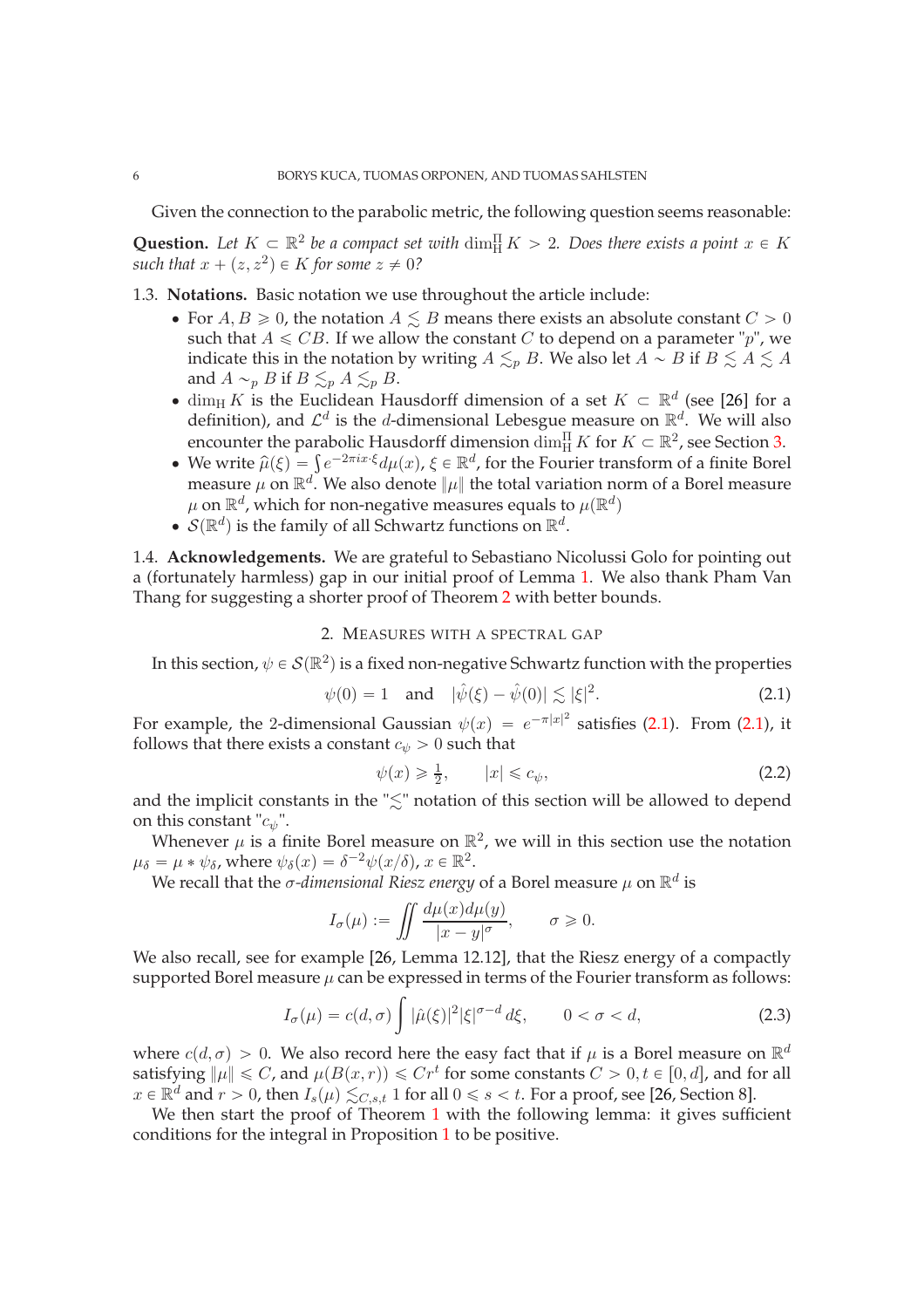<span id="page-6-0"></span>**Lemma 1.** Let  $C \geq 1$  and  $3/2 < \sigma < 2$ . Then there exist an absolute constant  $A_0 \geq 1$  such *that the following holds for all*  $A \geq A_0$ , and all  $B \geq B_0(A, \mathbb{C}, \sigma)$ . Let  $\mu$  be a Borel probability *measure on*  $[0,1]^2$  such that  $I_{\sigma}(\mu) \leq C$ . Assume additionally that

<span id="page-6-2"></span>
$$
\int_{\sqrt[5]{A}\leqslant |\xi|\leqslant B^2} |\hat{\mu}(\xi)|^2 d\xi \leqslant A^{-2}
$$
\n(2.4)

Let  $\pi$  be the length measure on the truncated parabola  $\{(z,z^2): A^{-2}\leqslant |z|\leqslant 1\}.$  Then

$$
\int \mu_{\delta} * \pi \, d\mu \geqslant A^{-2} \tag{2.5}
$$

*for all sufficiently small*  $\delta > 0$ *.* 

*Proof.* Let  $A_0 \geq 1$  be an absolute constant to be selected later, at the very end of the proof, and let  $A_0 \leq A < B$ . We will assume that

<span id="page-6-3"></span>
$$
B \geq B_0(A, \mathbf{C}, \sigma) := (ACC_{\sigma})^{5/(3/2 - \sigma)},\tag{2.6}
$$

where  $C_{\sigma} \ge 1$  is a constant depending only on  $\sigma \in (\frac{3}{2}, 2)$ . To be accurate,  $C_{\sigma}$  will also depend on the choice of " $\psi$ ". For  $0 < \delta < B^{-1}$ , write

$$
\int \mu_{\delta} * \pi \, d\mu = \int \mu_{1/A} * \pi \, d\mu + \int (\mu_{1/B} - \mu_{1/A}) * \pi \, d\mu + \int (\mu_{\delta} - \mu_{1/B}) * \pi \, d\mu =: I_1 + I_2 + I_3.
$$
\nWe first claim that

We first claim that

<span id="page-6-1"></span>
$$
I_1 \geq \kappa \cdot A^{-1},\tag{2.7}
$$

where  $\kappa > 0$  only depends on the choice of the fixed Schwartz function  $\psi$ . To see this, fix a small absolute constant  $c > 0$ , and assume temporarily that  $x \in \text{spt}(\mu)$  is a point with  $\mu(B(x,r)) \geqslant cr^2$  for all  $0 < r \leqslant 1$ . Then, for  $|y - x| \leqslant c_{\psi}/(2A)$ , and using the non-negativity of  $\psi$ , we have

$$
\mu_{1/A}(y) = A^2 \int \psi(A(y-z)) d\mu(z) \stackrel{(2.2)}{\geq} \frac{1}{2} A^2 \mu(B(y, c_{\psi}/A))
$$
  

$$
\geq \frac{1}{2} A^2 \mu(B(x, c_{\psi}/(2A))) \gtrsim_{c, \psi} 1.
$$

Recalling that  $\pi$  is the length measure on  $\{(z, z^2) : A^{-2} \leq |z| \leq 1\}$ , it follows that

$$
(\mu_{1/A} * \pi)(x) = \int \mu_{1/A}(x - y) d\pi(y) \gtrsim_{c, \psi} \pi(B(0, c_{\psi}/(2A))) \gtrsim_{\psi} A^{-1}
$$

for every point  $x \in \text{spt}(\mu)$  with the uniform density lower bound  $\mu(B(x, r)) \geqslant cr^2$ . Now, to prove [\(2.7\)](#page-6-1), it remains to note that if  $c > 0$  is chosen sufficiently small, then these points have  $\mu$  measure at least  $\frac{1}{2}$ . By the 5*r*-covering theorem, the complement of these points in spt  $\mu$ , say Bad  $\subset$  spt  $\mu$ , can be covered by discs  $\{B(x_i, 5r_j)\}_{j\in\mathbb{N}}$  such that  $x_j \in$  Bad  $\subset$  $[0, 1]^2$ ,  $0 < 5r_j \le 1$ , the discs  $B(x_j, r_j)$  are disjoint, and and  $\mu(B(x, 5r_j)) \le 25cr_j^2$  for all  $j \geqslant 1$ . Therefore,

$$
\mu(\mathbf{Bad}) \le \sum_{j \in \mathbb{N}} \mu(B(x, 5r_j)) \le 25c \sum_{j \in \mathbb{N}} r_j^2 \sim c \sum_{j \in \mathbb{N}} \mathcal{L}^2(B(x_j, r_j)) \le c\mathcal{L}^2(B(0, 2)) \sim c.
$$

Now, if  $c > 0$  is chosen sufficiently small, we see that  $\mu(Bad) \leq \frac{1}{2}$ , as claimed. Therefore, [\(2.7\)](#page-6-1) follows from

$$
I_1 \geqslant \int_{\mathbb{R}^2 \backslash \mathbf{Bad}} \mu_{1/A} * \pi \, d\mu \gtrsim_{c,\psi} \mu(\mathbb{R}^2 \backslash \mathbf{Bad}) \cdot A^{-1} \sim A^{-1}.
$$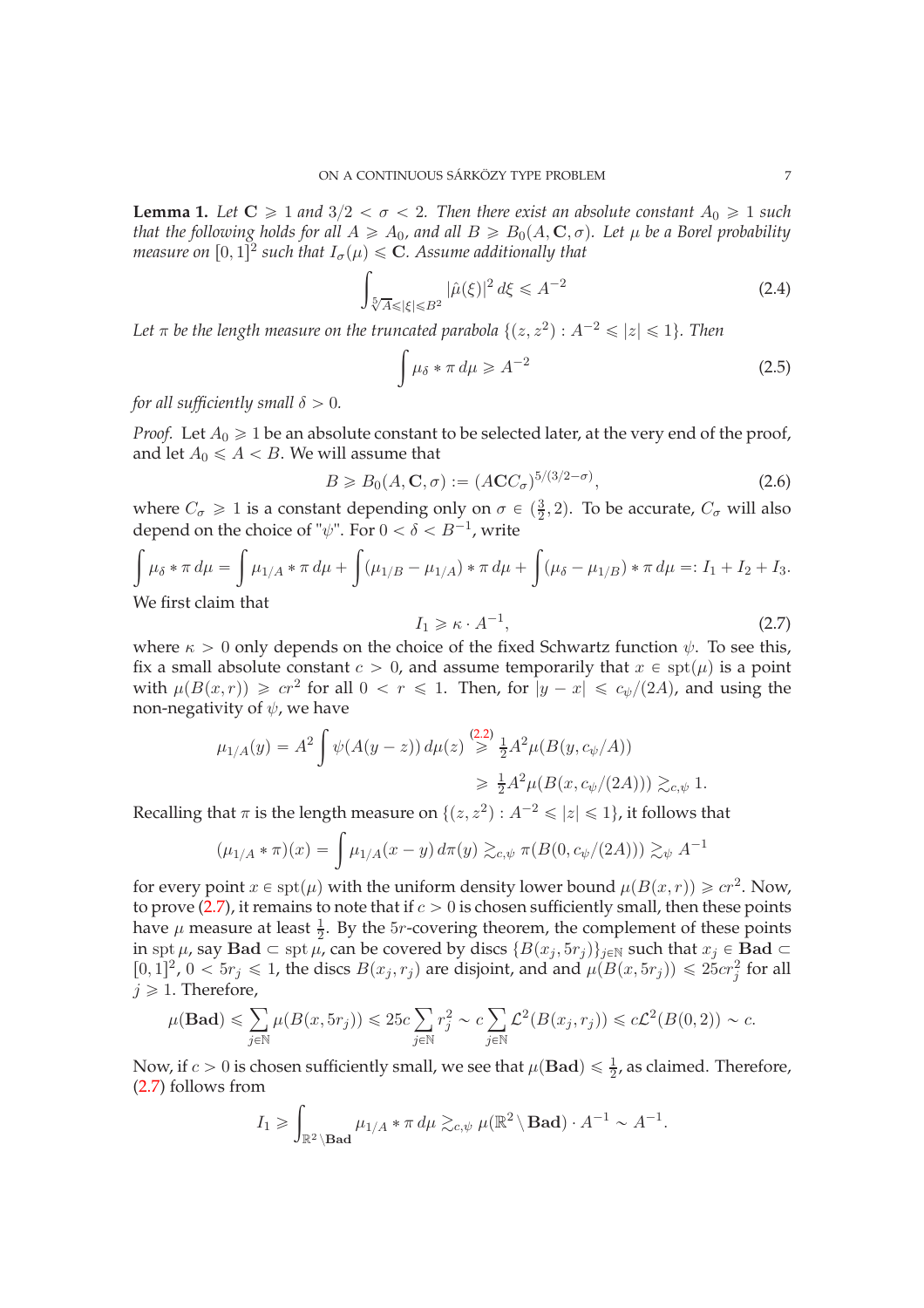The terms  $I_2$ ,  $I_3$  may be negative, but they are small compared to  $1/A$ . We start with  $I_2$ :

$$
I_2 \leqslant \int |\hat{\mu}(\xi)|^2 |\hat{\psi}(\xi/B) - \hat{\psi}(\xi/A)||\hat{\pi}(\xi)| d\xi \lesssim \int |\hat{\psi}(\xi/B) - \hat{\psi}(\xi/A)||\hat{\mu}(\xi)|^2 d\xi.
$$

The integral over  $\sqrt[5]{A} \leq |\xi| \leq B^2$  is bounded by  $\lesssim A^{-2}$  by the spectral gap assumption [\(2.4\)](#page-6-2). Using also that  $\|\hat{\mu}\|_{L^{\infty}} \leq 1$ , it suffices to find upper bounds for

$$
I_2' := \int_{|\xi| \leq \sqrt[5]{A}} |\widehat{\psi}(\xi/B) - \widehat{\psi}(\xi/A)| d\xi \quad \text{and} \quad I_2'' := \int_{|\xi| \geq B^2} |\widehat{\psi}(\xi/B) - \widehat{\psi}(\xi/A)| d\xi.
$$

Regarding  $I'_2$ , we simply estimate the integrand with the triangle inequality, and then plug in the estimate [\(2.1\)](#page-5-1):

$$
|\widehat{\psi}(\xi/B) - \widehat{\psi}(\xi/A)| \le |\widehat{\psi}(\xi/B) - \widehat{\psi}(0)| + |\widehat{\psi}(\xi/A) - \widehat{\psi}(0)| \lesssim \left|\frac{\xi}{B}\right|^2 + \left|\frac{\xi}{A}\right|^2 \lesssim A^{2/5 - 2}.
$$

Consequently,

<span id="page-7-0"></span>
$$
I_2' \lesssim \int_{|\xi| \le \sqrt[5]{A}} A^{2/5 - 2} d\xi \lesssim A^{-1.2}.
$$
 (2.8)

We turn to estimating  $I''_2$ , where usual Schwartz function bounds for  $\psi$  are sufficient:

$$
I_2'' \leqslant \int_{|\xi| \geqslant B^2} |\widehat{\psi}(\xi/B)| \, d\xi + \int_{|\xi| \geqslant B^2} |\widehat{\psi}(\xi/A)| \, d\xi \lesssim B^2 \int_{|\xi| \geqslant B} |\widehat{\psi}(\xi)| \, d\xi \lesssim_{\psi} B^{-2} \leqslant A^{-2}.
$$

We finally estimate term  $I_3$ :

$$
I_3 = \int |\hat{\mu}(\xi)|^2 |\hat{\psi}(\xi/B) - \hat{\psi}(\delta\xi)|^2 |\hat{\pi}(\xi)| d\xi \lesssim I_3' + I_3'',
$$

where

<span id="page-7-1"></span>
$$
I_3' := \int_{|\xi| \le \sqrt[5]{B}} |\hat{\psi}(\xi/B) - \hat{\psi}(\delta\xi)| d\xi \lesssim B^{-1.2} \le A^{-1.2}
$$
 (2.9)

by the same argument we used to estimate  $I_2'$  (recall that  $\delta < B^{-1}$ ), and

$$
I_3'':=\int_{|\xi|\geq \sqrt[5]{B}} |\hat{\mu}(\xi)|^2 |\hat{\pi}(\xi)|^2 d\xi.
$$

Using  $|\hat{\pi}(\xi)| \lesssim |\xi|^{-1/2}$ , and  $I_{\sigma}(\mu) \leqslant \mathbf{C}$ , we find

$$
I_3'' \lesssim \int_{|\xi| \ge \sqrt[5]{B}} |\hat{\mu}(\xi)|^2 |\xi|^{-1/2} d\xi
$$
  
\$\le (\sqrt[5]{B})^{3/2-\sigma} \int\_{|\xi| \ge \sqrt[5]{B}} |\hat{\mu}(\xi)|^2 |\xi|^{\sigma-2} d\xi \lesssim\_{\sigma} (\sqrt[5]{B})^{3/2-\sigma} \mathbf{C},

Recalling the constant  $\kappa = \kappa(\psi) > 0$  from [\(2.7\)](#page-6-1), we therefore have  $I''_3 \leq (\kappa/2) \cdot A^{-1}$  for  $B \geq (ACC_{\sigma})^{5/(3/2-\sigma)}$ , if  $C_{\sigma} \geq 1$  is chosen sufficiently large in terms of  $\sigma$  and  $\kappa = \kappa(\psi)$ . This is what we assumed in  $(2.6)$ . Finally, combining  $(2.7)$ ,  $(2.8)$ , and  $(2.9)$ , we find that

$$
\int \mu_{\delta} * \pi \, d\mu \geq (\kappa/2) \cdot A^{-1} - O(A^{-1.2}) - O(A^{-1.2}).
$$

In particular the integral is  $\geq A^{-2}$  for  $A \geq A_0$  for a sufficiently large absolute constant  $A_0 \geq 1$ ; this is finally the place where the constant  $A_0$  is chosen.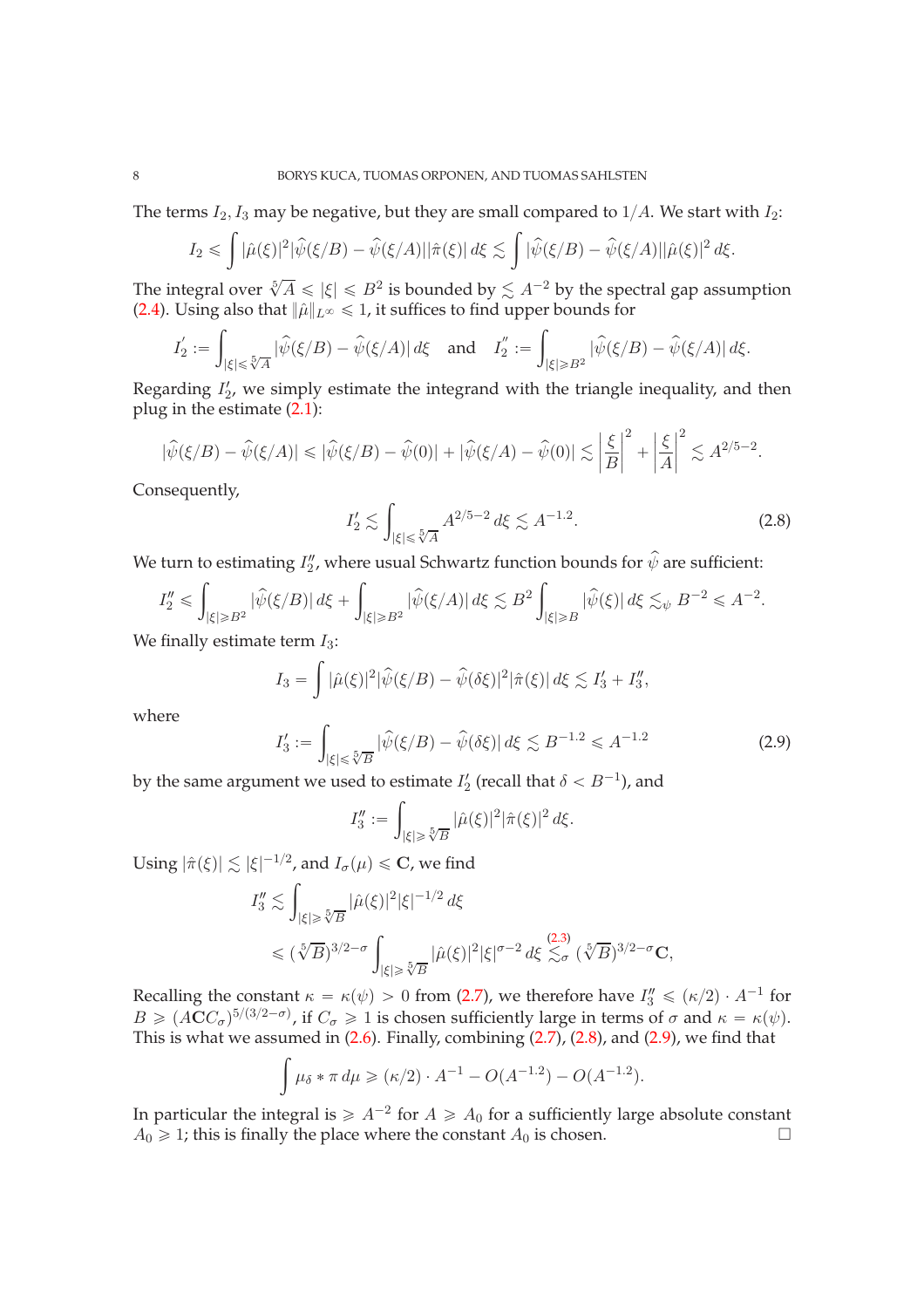#### 3. FINDING MEASURES WITH A SPECTRAL GAP

<span id="page-8-0"></span>In view of Proposition [1](#page-3-0) and Lemma [1,](#page-6-0) the first attempt to prove Theorem [1](#page-0-0) might be to introduce a Frostman measure  $\nu$  with  $spt(\nu) \subset K$ , and  $I_{\sigma}(\nu) < \infty$  for some  $\sigma$  close to dim<sub>H</sub>  $K > 3/2$ . The issue is that such a measure may not satisfy the "spectral gap" property [\(2.4\)](#page-6-2). Locating a measure with property [\(2.4\)](#page-6-2) is the main challenge of the proof.

We introduce a few pieces of notation. The metric space  $(\mathbb{R}^2, d_{\Pi})$ ,

$$
d_{\Pi}((x,s),(y,t)) := \max\{|x-y|,|s-t|^{1/2}\}, \qquad (x,s),(y,t) \in \mathbb{R}^2,
$$

is called the *parabolic plane*. The parabolic plane admits a natural collection of *dyadic rectangles*  $D$ , which we now describe. We declare that  $D_0 := \{x + [0, 1)^2 : x \in \mathbb{Z}^2\}$ . For  $j \geq 0$ , rectangles in  $\mathcal{D}_{j+1}$  are obtained by sub-dividing each rectangle in  $\mathcal{D}_j$  into two equal parts vertically, and four equal parts horizontally. Thus, for example

$$
Q_j := [0, 2^{-j}) \times [0, 4^{-j}) \in \mathcal{D}_j,
$$

and all elements of  $\mathcal{D}_j$  are translates of  $Q_j$ . Finally, we write  $\mathcal{D} := \bigcup_{j \geq 0} \mathcal{D}_j$ . For  $Q \in \mathcal{D}_j \subset \mathbb{R}$ D, we define

$$
\ell(Q) := 2^{-j} = \text{diam}_{\Pi}(Q).
$$

For each rectangle  $Q = [x, x + 2^{-j}] \times [s, s + 4^{-j}]$ , we define the *rescaling map*  $T_Q: Q \to$  $[0, 1)^2$ , as follows:

<span id="page-8-3"></span>
$$
T_Q(y,t) := (2j(y-x), 4j(t-s)), \qquad (y,t) \in \mathbb{R}^2.
$$
 (3.1)

Thus  $T_Q(Q) = [0, 1)^2 \in \mathcal{D}_0$ . If  $\mu$  is a Borel measure on  $\mathbb{R}^2$ , and  $\mu(Q) > 0$  for some  $Q \in \mathcal{D}$ , we defined the *renormalised blow-up*

$$
\mu^Q := \|\mu|_Q\|^{-1} \cdot T_Q(\mu|_Q).
$$

Then  $\mu^Q$  is a Borel probability measure with  $\text{spt}(\mu^Q) \subset [0, 1]^2$ . We will need a version of Frostman's lemma in the parabolic plane; it could be deduced from Frostman's lemma in metric spaces, but it is much easier to use the dyadic rectangles  $\mathcal D$  in  $(\mathbb{R}^2, d_{\Pi})$ , and follow the argument from Euclidean spaces, see [\[26,](#page-16-28) Theorem 8.8].

<span id="page-8-2"></span>**Lemma 2** (Frostman's lemma). Let  $K \subset (\mathbb{R}^2, d_{\Pi})$  be a compact set with  $\mathcal{H}^s_{\infty}(K) =: \tau$ . Here  $\mathcal{H}^s_\infty$  refers to Hausdorff content defined relative to the metric d<sub>Π</sub>. Then, there exists an absolute *constant*  $C > 0$ , and a Borel measure  $\mu$  supported on K with the properties

• 
$$
\|\mu\| \geq \tau
$$
, and

•  $\mu(B_{\Pi}(x,r)) \le Cr^s$  for all  $x \in \mathbb{R}^2$  and  $r > 0$ .

A measure µ satisfying the conclusions of Lemma [2](#page-8-2) is called a *parabolic* s*-Frostman measure*. We record that every parabolic s-Frostman measure  $\mu$  is a Euclidean  $(s - 1)$ -Frostman measure. Indeed, for  $r > 0$ , every Euclidean disc  $B(x, r)$  can be covered by  $\leqslant 5r^{-1}$  parabolic balls  $B_{\Pi}(x_j, r)$ . Hence

$$
\mu(B(x,r)) \le 5r^{-1} \max_{j} \mu(B_{\Pi}(x_j,r)) \le 5Cr^{s-1}.
$$

We are now ready to state the key proposition:

<span id="page-8-1"></span>**Proposition 2.** *There exists an absolute constant*  $\epsilon > 0$  *such that the following holds. Let*  $K \subset \mathbb{R}^2$  be a compact set with parabolic Hausdorff dimension  $\dim_H^{\Pi} K > 3 - \epsilon$ . Then, there  $e$ xists a parabolic rectangle  $\mathbf{Q}\in \mathcal{D}$  and a non-trivial measure  $\mu_\mathbf{Q}$  with  ${\rm spt}\,\mu_\mathbf{Q}\subset K\cap \mathbf{Q}$ , such that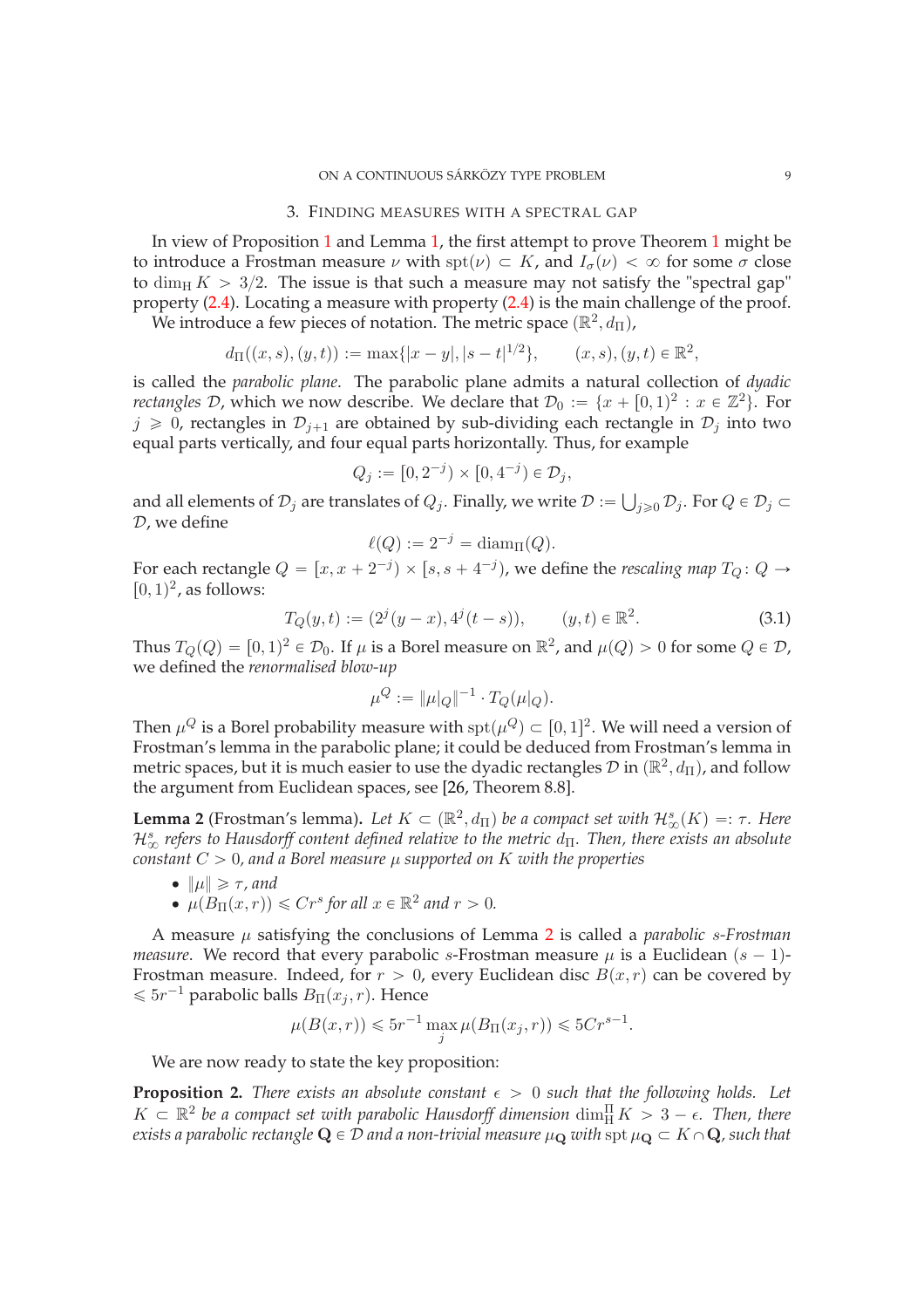*the renormalised blow-up*  $\mu = (\mu_\mathbf{Q})^\mathbf{Q}$  *satisfies the hypotheses of Lemma [1](#page-6-0) for suitable absolute constants*  $A, B, C > 0$ , and  $\sigma = 10/6 > 3/2$ .

*Proof.* We may assume with no loss of generality that  $K \subset [0,1)^2$ , since  $d_{\Pi}$  is translation invariant. We begin by fixing certain constants  $A, B, C \geq 1$  and  $T \in \mathbb{N}$ . All of these constants will be absolute, and here is how they need to be chosen. The constant  $A \ge 1$ is chosen in such a manner that

<span id="page-9-2"></span>
$$
\int_{|\xi| \geq \sqrt[5]{A}} |\widehat{\varphi}(\xi)| d\xi \leq A^{-3}
$$
\n(3.2)

for some non-negative function  $\varphi \in C^{\infty}(\mathbb{R}^2)$  with  $\text{spt}\,\varphi \subset (0, 1)^2$  and  $\int \varphi(x) dx = 1$ . Any choice of " $\varphi$ " with these properties will work for us, and we may for example choose  $\varphi$ in such a way that

<span id="page-9-3"></span>
$$
\|\varphi\|_{L^{\infty}} \leq 2. \tag{3.3}
$$

Since the Fourier transform of any such function  $\varphi$  is a Schwartz function,  $A \geq 1$  exists. We will also require  $A \geq 1$  to be so large that  $CA^{-3} \leq A^{-2}$  for a suitable absolute constant  $C \geq 1$ , appearing later. Next, the constant C is chosen in such a way that if  $\nu$  is a Borel probability measure on  $[0, 1]^2$  with  $\nu(B(x, r)) \le Cr^{11/6}$  for all  $x \in \mathbb{R}^2$ , all  $r \in (0, 1]$ , and a suitable absolute constant  $C \geq 1$  to be determined later, then

$$
I_{10/6}(\nu) \leqslant \mathbf{C}.
$$

This is possible by the remark below  $(2.3)$ . We also note that  $10/6 > 3/2$ . Next, the constant  $B = B_0(A, \mathbf{C}, 10/6)$  is chosen as in Lemma [1,](#page-6-0) given the parameters  $A, C, \sigma =$ 10/6. Finally, the parameter  $T \in \mathbb{N}$  is chosen so large that

<span id="page-9-1"></span>
$$
2^{-T}B^6 \leqslant A^{-3}.\tag{3.4}
$$

We emphasise that the " $\lesssim$ " notation below only hides absolute constants, and the implicit constants will not depend on  $A, B, T, C$ . We then begin the proof in earnest. Let  $s :=$  $\dim_{\mathcal{H}}^{\Pi} K > 3 - \epsilon$ . We assume with no loss of generality that  $s > 17/6$ , and  $\mathcal{H}^s(K) > 0$ . Here  $\mathcal{H}^s$  refers to parabolic Hausdorff measure. We will also use the following *dyadic parabolic Hausdorff content*:

$$
\mathcal{H}^s_\infty(K) := \inf \left\{ \sum_i \ell(Q_i)^s : K \subset \bigcup_i Q_i, \, Q_i \in \mathcal{D} \right\}.
$$

Evidently  $\mathcal{H}^s(K) > 0$  implies  $\mathbf{K} := \mathcal{H}^s_\infty(K) > 0$ , and on the other hand

$$
\mathbf{K} \leqslant \ell([0,1]^2)^s = 1.
$$

We claim that for every  $\delta > 0$  there exists a rectangle  $\mathbf{Q} \in \mathcal{D}$  such that

<span id="page-9-0"></span>
$$
\mathcal{H}^s_\infty(K \cap \mathbf{Q}) \geq (1 - \delta) \ell(\mathbf{Q})^s. \tag{3.5}
$$

Indeed, for every  $\tau > 0$ , we may cover K with a family of rectangles  $Q_1, Q_2, \ldots \in \mathcal{D}$  such that  $\sum_i \ell(Q_i)^s \leqslant \mathbf{K} + \tau$ . If all of these rectangles failed to satisfy [\(3.5\)](#page-9-0), then

$$
\mathbf{K} = \mathcal{H}^s_{\infty}(K) \leq \sum_{i} \mathcal{H}^s_{\infty}(K \cap Q_i) \leq (1 - \delta) \sum_{i} \ell(Q_i)^s \leq (1 - \delta)(\mathbf{K} + \tau).
$$

Since  $K > 0$ , this inequality is a contradiction for  $\tau > 0$  small enough, and for all such  $\tau > 0$  one of the rectangles  $\mathbf{Q} := Q_i$  satisfies [\(3.5\)](#page-9-0).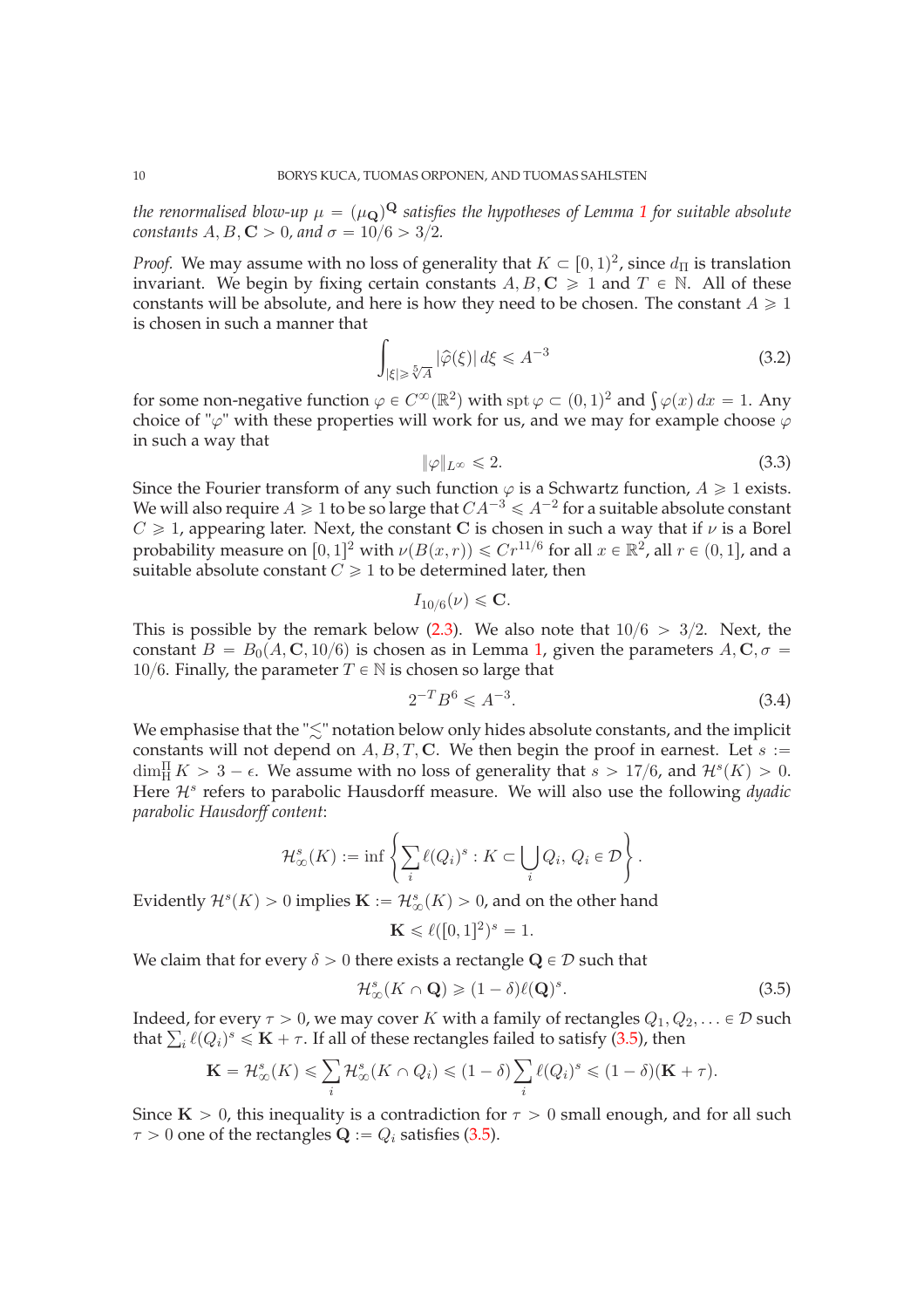We now fix  $\delta := \frac{1}{8}$  $\frac{1}{8} \cdot 2^{-3T}$ , where  $T \in \mathbb{N}$  was chosen at [\(3.4\)](#page-9-1), and we pick  $\mathbf{Q} \in \mathcal{D}$  satisfying [\(3.5\)](#page-9-0) for this  $\delta$ . Let  $ch(\mathbf{Q}) \subset \mathcal{D}$  be the generation-T children of Q. We claim that if  $\epsilon = 3-s$ is small enough (depending on  $T$ ), then

<span id="page-10-0"></span>
$$
\mathcal{H}^s_\infty(K \cap Q) \geq \frac{1}{2} \cdot \ell(Q)^s, \qquad Q \in \text{ch}(\mathbf{Q}).\tag{3.6}
$$

To see this, let  $\mathcal{G} := \{Q \in \text{ch}(\mathbf{Q}) : \mathcal{H}^s_\infty(K \cap Q) \geq \frac{1}{2} \cdot \ell(Q)^s\}$ . If  $\mathcal{G}$  is a strict subset of  $\text{ch}(\mathbf{Q})$ , then we use the inequality  $\mathcal{H}^s_\infty(K\cap Q)\leqslant \ell(Q)^s$  to deduce the following estimate:

$$
\begin{aligned} 1 - \tfrac{1}{8} \cdot 2^{-3T} \stackrel{(3.5)}{\leqslant} & \frac{\mathcal{H}^s_\infty(K \cap \mathbf{Q})}{\ell(\mathbf{Q})^s} \leqslant \sum_{Q \in \mathcal{G}} \frac{\ell(Q)^s}{\ell(\mathbf{Q})^s} + (1 - \tfrac{1}{2}) \sum_{Q \in \text{ch}(\mathbf{Q}) \backslash \mathcal{G}} \frac{\ell(Q)^s}{\ell(\mathbf{Q})^s} \\ & \leqslant \sum_{Q \in \text{ch}(\mathbf{Q})} \frac{\ell(Q)^s}{\ell(\mathbf{Q})^s} - \tfrac{1}{2} \cdot 2^{-sT} \leqslant \left(\frac{\ell(Q)}{\ell(\mathbf{Q})}\right)^{s-3} - \tfrac{1}{2} \cdot 2^{-3T}. \end{aligned}
$$

Note that the right hand side tends to  $1 - \frac{1}{2}$  $\frac{1}{2} \cdot 2^{-3T}$  as  $s \to 3$ . More precisely, since  $\ell(Q)/\ell(Q) = 2^{-T}$ , there exists  $\epsilon = \epsilon(T) > 0$  such that the right hand side is  $\leq 1 - \frac{1}{4}$  $\frac{1}{4} \cdot 2^{-37}$ for  $s > 3 - \epsilon$ . For such  $\epsilon = 3 - s > 0$ , the inequality above produces a contradiction. We assume that  $\epsilon > 0$  is sufficiently small in the sequel, and hence [\(3.6\)](#page-10-0) holds. In particular, for every  $Q \in ch(\mathbf{Q})$  we may use the parabolic Frostman lemma, Lemma [2,](#page-8-2) to construct a measure  $\mu_Q^0$  with the following properties:

• spt  $\mu_Q^0 \subset K \cap \overline{Q}$ ,

$$
\bullet \ \|\mu_Q^0\| \geq \frac{1}{2} \cdot \ell(Q)^s,
$$

•  $\mu_Q^0(B_\Pi(x,r)) \leq Cr^s$  for all  $x \in \mathbb{R}^2$  and  $r > 0$ .

Here  $C > 0$  is an absolute constant. Recall the function  $\varphi \in C_c^{\infty}(\mathbb{R}^2)$  from [\(3.2\)](#page-9-2), and define the measures  $\mu_Q = \frac{w(Q) \ell(Q)^s}{\|\mu_Q^0\|}$  $\frac{Q\beta\ell(\mathbf{Q})^s}{\|\mu_Q^0\|}\mu_Q^0$  for  $Q\in\ch(\mathbf{Q})$  using the weights

<span id="page-10-3"></span>
$$
w(Q) := \int_{T_{\mathbf{Q}}(Q)} \varphi(x) dx, \qquad Q \in \text{ch}(\mathbf{Q}).
$$
 (3.7)

Here  $T_{\mathbf{Q}}: \mathbf{Q} \to [0, 1)^2$  is the map defined in [\(3.1\)](#page-8-3). Recalling from [\(3.3\)](#page-9-3) that  $\|\varphi\|_{L^\infty} \leq 2$ , we have  $w(Q) \leq 2\mathcal{L}^2(T_\mathbf{Q}(Q)) = 2 \cdot 2^{-3T} = 2 \cdot (\ell(Q)/\ell(Q))^3$ . Therefore (since  $s \leq 3$ ),

$$
w(Q)\ell(\mathbf{Q})^s \leq 2 \cdot \ell(Q)^s \leq 4\|\mu_Q^0\|,
$$

from which it follows that  $\mu_Q(B_\Pi(x, r)) \leqslant 4Cr^s$ . We further observe that

<span id="page-10-2"></span>
$$
\|\mu_Q\| = w(Q)\ell(Q)^s \leq (2 \cdot 2^{-3T})\ell(Q)^s, \qquad Q \in \text{ch}(Q). \tag{3.8}
$$

We then define

$$
\mu_{\mathbf{Q}} := \sum_{Q \in \text{ch}(\mathbf{Q})} \mu_Q.
$$

Thus,

<span id="page-10-1"></span>
$$
\|\mu_{\mathbf{Q}}\| = \ell(\mathbf{Q})^s \sum_{Q \in ch(\mathbf{Q})} w(Q) = \ell(\mathbf{Q})^s \sum_{Q \in ch(\mathbf{Q})} \int_{T_{\mathbf{Q}}(Q)} \varphi(x) dx = \ell(\mathbf{Q})^s.
$$
 (3.9)

Moreover,  $\mu_{\mathbf{Q}}$  is also a parabolic s-Frostman measure. Indeed, the Frostman estimate  $\mu_{\mathbf{Q}}(B_{\Pi}(x,r)) \lesssim r^s$  is clear for  $0 < r \leq 2^{-T}\ell(\mathbf{Q})$ , since then  $B_{\Pi}(x,r)$  only intersects a bounded number of the supports of the measures  $\mu_Q$ . The estimate is also clear for  $r \geq \ell(\mathbf{Q})$  by [\(3.9\)](#page-10-1). Finally, if  $2^{-T}\ell(\mathbf{Q}) \leq r \leq \ell(\mathbf{Q})$ , then (using again that  $s \leq 3$ ),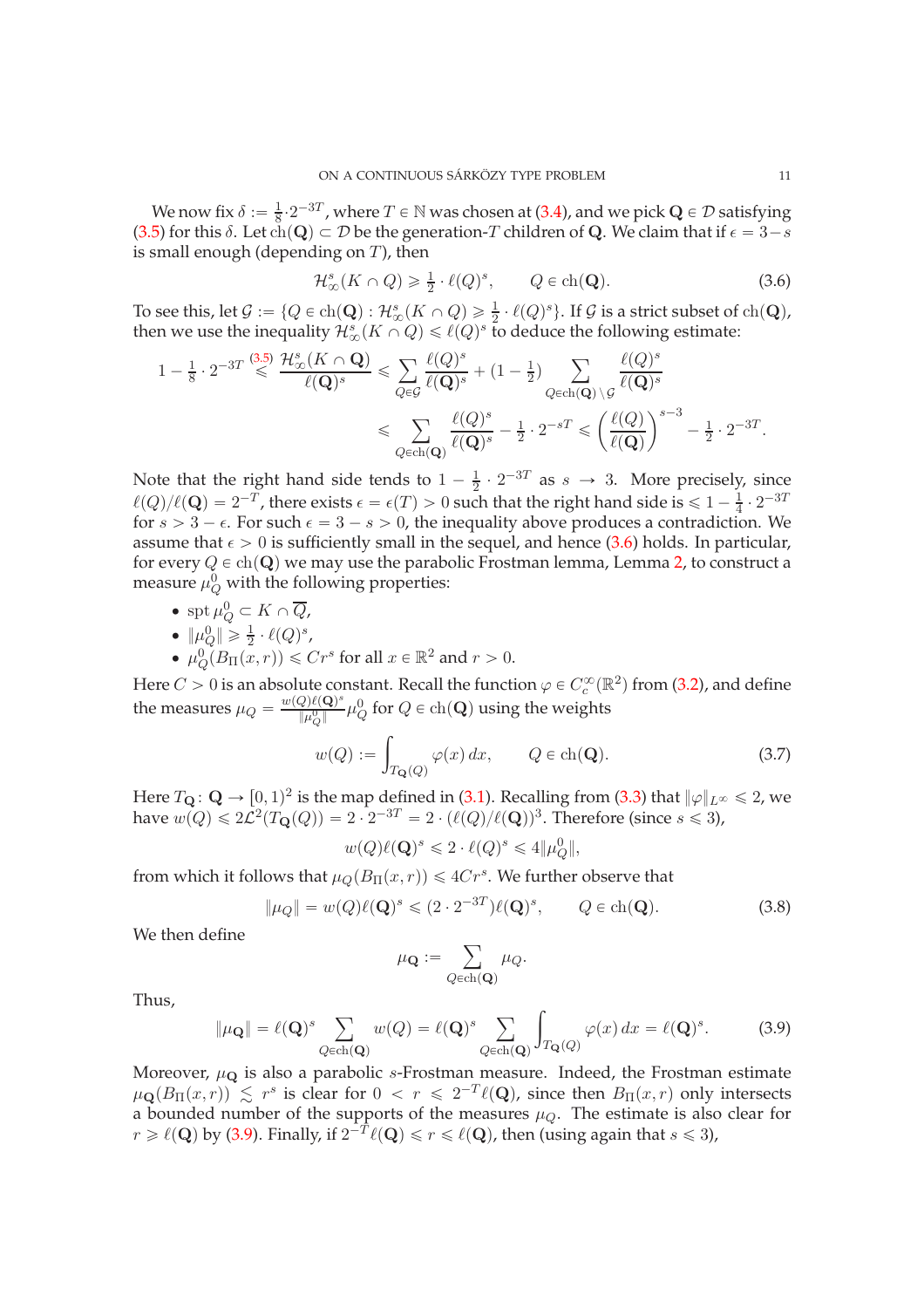$$
\mu_{\mathbf{Q}}(B_{\Pi}(x,r)) \leq \sum_{\substack{Q \in \text{ch}(\mathbf{Q}) \\ Q \cap B_{\Pi}(x,r) \neq \emptyset}} \|\mu_Q\| \stackrel{(3.8)}{\lesssim} (r/(2^{-T}\ell(\mathbf{Q})))^3 \cdot 2^{-3T}\ell(\mathbf{Q})^s \leq r^s.
$$

Next, we let  $\mu := \ell(\mathbf{Q})^{-s}T_{\mathbf{Q}}\mu_{\mathbf{Q}} = ||\mu_{\mathbf{Q}}||^{-1}T_{\mathbf{Q}}\mu_{\mathbf{Q}}$  be the renormalised blow-up of  $\mu_{\mathbf{Q}}$ . Then  $\mu$  is a Borel probability measure with  $\text{spt}(\mu) \subset [0, 1]^2$ , and  $\mu$  is also a parabolic s-Frostman measure (this crucially uses the fact that the renormalisation constant  $\|\mu_{\mathbf{Q}}\|^{-1}$ coincides with  $\ell(\mathbf{Q})^{-s}$ ). Since we assumed that  $s > 17/6$ , we may now infer, in particular, that  $\mu$  is a Euclidean (11/6)-Frostman measure, and we have computed above that the Frostman constant of  $\mu$  is bounded by some absolute constant  $C > 0$ . It follows that  $I_{10/6}(\mu) \leq C$ , assuming that C was initially chosen large enough depending on this C.

To conclude the proof, it only remains to verify that  $\mu$  satisfies the "spectral gap" condition [\(2.4\)](#page-6-2). Let

$$
ch(Q_0) := \{ Q \in \mathcal{D} : \ell(Q) = 2^{-T} \} = \{ T_{\mathbf{Q}}(Q) : Q \in ch(\mathbf{Q}) \}.
$$

Then

$$
\mu(Q) = \frac{\mu_{\mathbf{Q}}(T_{\mathbf{Q}}^{-1}(Q))}{\ell(\mathbf{Q})^s} \stackrel{(3.8)}{=} w(T_{\mathbf{Q}}^{-1}(Q)) \stackrel{(3.7)}{=} \int_{Q} \varphi(x) \, dx, \qquad Q \in \text{ch}(Q_0), \tag{3.10}
$$

We will also treat  $\varphi$  as a measure, so we abbreviate  $\int f d\varphi := \int f(x) \varphi(x) dx$ . We will now estimate the Fourier transform of  $\mu$  by comparing it to the Fourier transform of  $\varphi$ . Since  $\mu(Q) = \varphi(Q)$  for all  $Q \in ch(Q_0)$ , we have also

$$
\int_{Q} e^{-2\pi c_Q \cdot \xi} d\mu(x) = \int_{Q} e^{-2\pi i c_Q \cdot \xi} d\varphi(x), \qquad \xi \in \mathbb{R}^2, Q \in \text{ch}(Q_0),
$$

where  $c_Q \in Q$  refers to the midpoint of the rectangle Q. For  $\xi \in \mathbb{R}^2$  fixed, noting that  $x \mapsto e^{-2\pi ix\cdot\xi}$  is  $C|\xi|$ -Lipschitz, and  $|x - c_Q| \leq 2^{-T}$  for  $x \in Q \in ch(Q_0)$ , this allows us to estimate as follows:

$$
|\hat{\mu}(\xi) - \hat{\varphi}(\xi)| = \left| \int e^{-2\pi ix \cdot \xi} d\mu(x) - \int e^{-2\pi ix \cdot \xi} d\varphi(x) \right|
$$
  

$$
\leqslant \sum_{Q \in \text{ch}(Q_0)} \int_Q |e^{-2\pi ix \cdot \xi} - e^{-2\pi ic_Q \cdot \xi}| d\mu - \varphi\|(x)
$$
  

$$
\lesssim |\xi| \cdot 2^{-T} \sum_{Q \in \text{ch}(Q_0)} \|\mu - \varphi\|(Q) \lesssim |\xi| \cdot 2^{-T}.
$$

Consequently, noting also that  $\|\hat{\mu}\|_{L^{\infty}} \leq 1$  and  $\|\hat{\varphi}\|_{L^{\infty}} \leq 1$ , we have

$$
\int_{\sqrt[5]{A}\leq |\xi| \leq B^2} |\hat{\mu}(\xi)|^2 d\xi \lesssim \int_{\sqrt[5]{A}\leq |\xi| \leq B^2} |\hat{\mu}(\xi) - \hat{\varphi}(\xi)| d\xi + \int_{|\xi| \geq \sqrt[5]{A}} |\hat{\varphi}(\xi)| d\xi
$$
\n
$$
\lesssim \frac{(3.2)}{2} 2^{-T} \int_{|\xi| \leq B^2} |\xi| d\xi + A^{-3} \lesssim 2^{-T} B^6 + A^{-3}.
$$
\n(3.11)

Since  $2^{-T}B^6 \leqslant A^{-3}$  by [\(3.4\)](#page-9-1), we finally see that

<span id="page-11-0"></span>
$$
\int_{\sqrt[5]{A}\leqslant |\xi|\leqslant B^2} |\widehat{\mu}(\xi)|^2 d\xi \leqslant C A^{-3} \leqslant A^{-2},
$$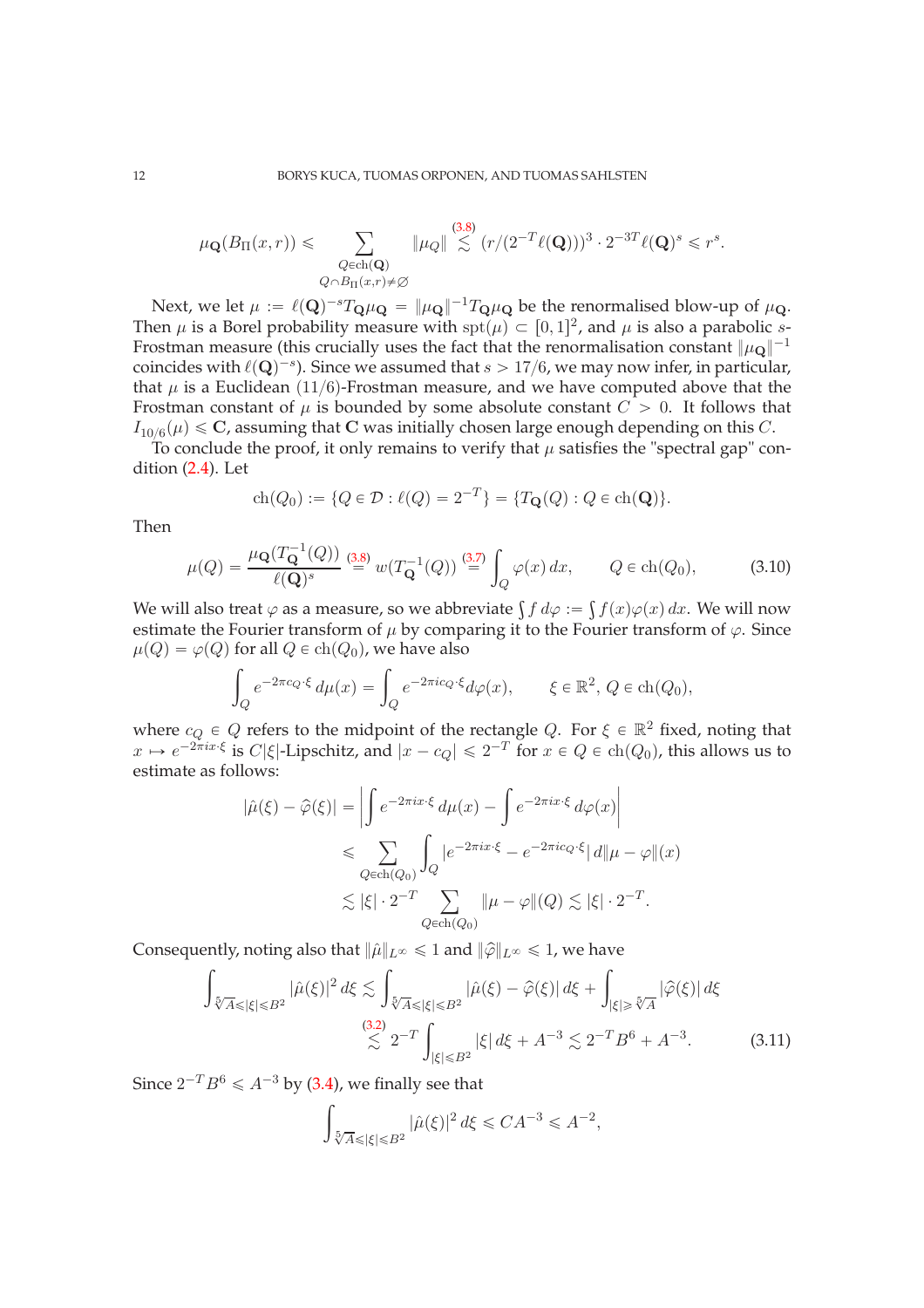<span id="page-12-1"></span>assuming that "A" was chosen large enough to begin with, depending only only the absolute constants implicit in  $(3.11)$ . This completes the proof of Proposition [2.](#page-8-1)

# 4. CONCLUDING THE PROOF OF THEOREM [1](#page-0-0)

Theorem [1](#page-0-0) follows easily by combining Lemma [1](#page-6-0) and Propositions [1](#page-3-0)[-2.](#page-8-1)

*Proof of Theorem [1.](#page-0-0)* The following relation holds between Euclidean and parabolic Hausdorff dimension:

$$
\dim_{\mathrm{H}}^{\Pi} K \geqslant 2 \dim_{\mathrm{H}} K - 1.
$$

This is easiest to see by observing that every Euclidean s-Frostman measure is a parabolic  $(2s-1)$ -Frostman measure: for  $r \in (0, 1]$ , a parabolic ball  $B_{\Pi}(x, r)$  can be covered by  $\sim r^{-1}$ Euclidean discs of radius  $r^2$ . Therefore, if  $\epsilon > 0$  is the absolute constant from Proposition [2,](#page-8-1) and  $\dim_H K > 2 - \epsilon/2$  $\dim_H K > 2 - \epsilon/2$  $\dim_H K > 2 - \epsilon/2$ , then  $\dim_H^{\Pi} K > 3 - \epsilon$ , and Proposition 2 becomes applicable.

By Proposition [2,](#page-8-1) there exists a parabolic rectangle  $Q \in \mathcal{D}$  and a non-trivial measure  $\mu_{\bf Q}$  with  ${\rm spt}(\mu_{\bf Q})\subset K\cap {\bf Q}$  such that the renormalised blow-up  $\mu:=(\mu_{\bf Q})^{{\bf Q}}$  satisfies the hypotheses of Lemma [1](#page-6-0) with constants  $A, B, C$  and  $\sigma = 10/6$ . Therefore

$$
\liminf_{\delta \to 0} \int (\mu * \psi_{\delta}) * \pi d\mu > 0,
$$

where  $\pi$  is the length measure on the truncated parabola  $\{(z, z^2) : A^{-2} \le |z| \le 1\}$ , and  $\psi \in \mathcal{S}(\mathbb{R}^2)$  is the Schwartz function defined in [\(2.1\)](#page-5-1). It now follows from Proposition [1](#page-3-0) that there exist  $(x_1, t_1) \in \text{spt}(\mu)$  and  $z \neq 0$  such that  $(x_1 + z, t_1 + z^2) \in \text{spt}(\mu)$ .

Next, note that  $\text{spt}(\mu) = T_{\mathbf{Q}}(\text{spt}(\mu_{\mathbf{Q}}))$ , so

<span id="page-12-2"></span>
$$
T_{\mathbf{Q}}^{-1}(\{(x_1, t_1), (x_1 + z, t_1 + z^2)\}) \subset T_{\mathbf{Q}}^{-1}(\text{spt}(\mu)) = \text{spt}(\mu_{\mathbf{Q}}) \subset K.
$$
 (4.1)

Since  $T_{\mathbf{Q}}(x,t) = (2^j(x-x_0), 4^j(t-t_0))$  for some  $j \geq 0$  and  $(x_0, t_0) \in \mathbb{R}^2$ , the inverse  $T_{\mathbf{Q}}^{-1}$ has the formula  $T_{\mathbf{Q}}^{-1}(x,t) = (2^{-j}x + x_0, 4^{-j}t + t_0)$ . Therefore, [\(4.1\)](#page-12-2) is equivalent to

$$
\mathbf{x} := (2^{-j}x_1 + x_0, 4^{-j}t_1 + t_0) \in K \quad \text{and} \quad (2^{-j}(x_1 + z) + x_0, 4^{-j}(t_1 + z^2) + t_0) \in K.
$$

Finally, note that the point on the right equals  $\mathbf{x} + (\bar{z}, \bar{z}^2)$  with  $\bar{z} := 2^{-j}z \neq 0$ . Therefore  $\{x, x + (\bar{z}, \bar{z}^2)\} \subset K$ , and the proof is complete.

## 5. THE PROOF OF THEOREM [2](#page-2-0)

<span id="page-12-0"></span>Let  $\mathbb{F}_q$  be a finite field with q elements, where  $q = p^n$  is a power of a prime  $p > 2$ . We conclude with the proof of Theorem [2,](#page-2-0) which is a consequence of the following counting result.

<span id="page-12-3"></span>**Proposition 3.** Let  $A \subset \mathbb{F}_q^2$  have cardinality  $|A| = \alpha q^2$  for some  $0 \le \alpha \le 1$ . Then

$$
\{(x, y, z) \in \mathbb{F}_q^3 : (x, y), (x + z, y + z^2) \in A\} \ge (\alpha - q^{-\frac{1}{2}}) \alpha q^3 \tag{5.1}
$$

Proposition [3](#page-12-3) is a consequence of the result below with  $f = g = 1_A$ , where  $1_A$  is the indicator function of the set A, and the simple observation that  $||1_A||_2 = \sqrt{\alpha}$  for the normalization of the  $L^2$  norm given below in [\(5.5\)](#page-14-0).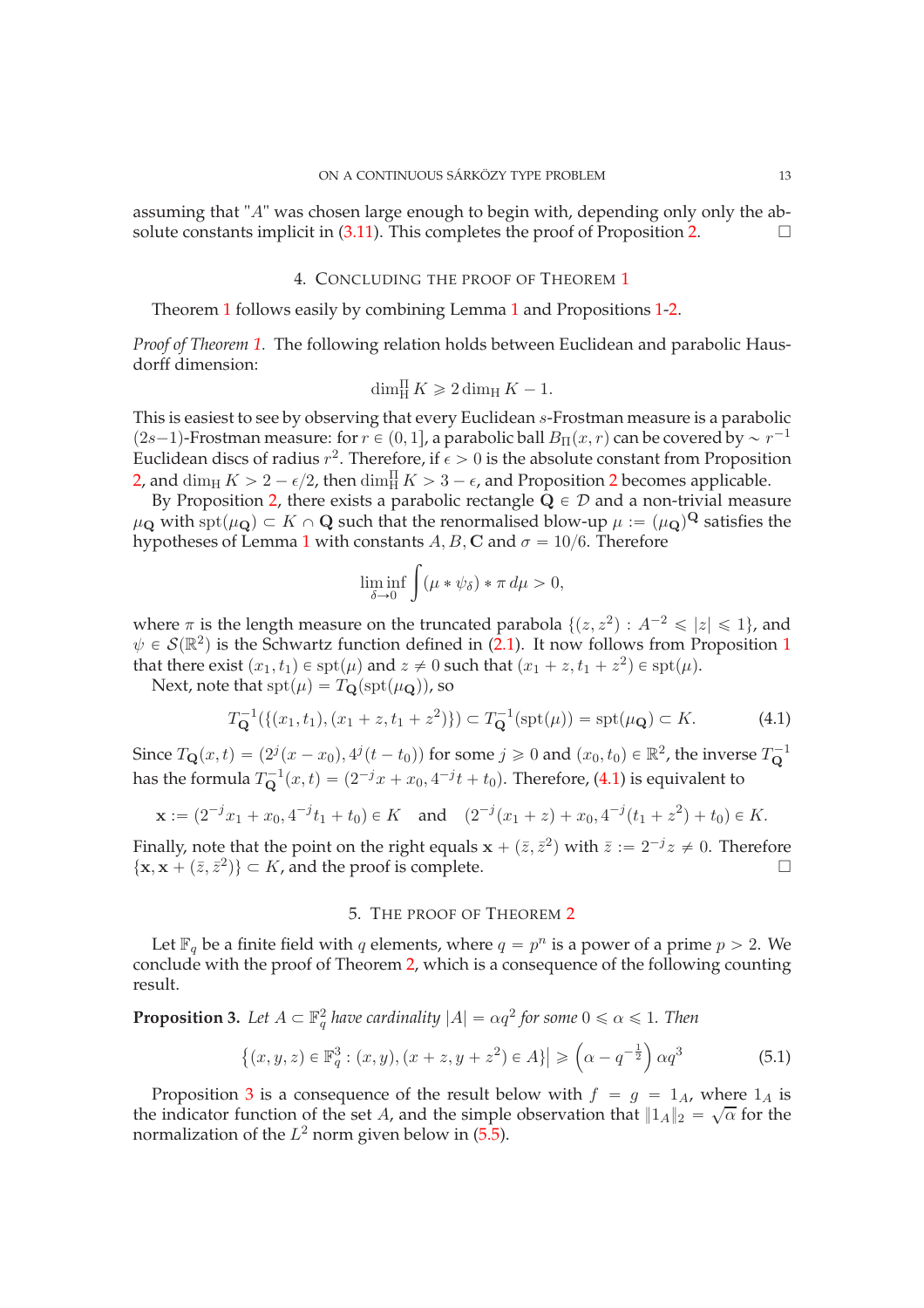<span id="page-13-1"></span>**Proposition 4.** Let  $f, g : \mathbb{F}_q^2 \to \mathbb{C}$ . Then

$$
\left| \sum_{x,y,z \in \mathbb{F}_q} f(x,y)g(x+z,y+z^2) - \frac{1}{q} \sum_{x,y \in \mathbb{F}_q} f(x,y) \sum_{x,y \in \mathbb{F}_q} g(x,y) \right| \leq q^{\frac{5}{2}} \|f\|_2 \|g\|_2.
$$
 (5.2)

*Proof of Theorem [2.](#page-2-0)* Let  $A \subset \mathbb{F}_q^2$  with  $|A| = \alpha q^2$ . We split the count of progressions  $\{(x, y), (x +$  $(z, y + z^2)$ } inside A into "trivial" progressions with  $z = 0$  and nontrivial ones with  $z \neq 0$ :

<span id="page-13-0"></span>
$$
\sum_{x,y,z \in \mathbb{F}_q} 1_A(x,y) 1_A(x+z,y+z^2) = \sum_{x,y \in \mathbb{F}_q} 1_A(x,y) + \sum_{\substack{x,y \in \mathbb{F}_q, \\ z \in \mathbb{F}_q \setminus \{0\}}} 1_A(x,y) 1_A(x+z,y+z^2). \tag{5.3}
$$

The first term on the right-hand side is just  $|A| = \alpha q^2$ . By Proposition [3](#page-12-3) applied to the left hand side of [\(5.3\)](#page-13-0), the second term on the right-hand side of [\(5.3\)](#page-13-0) can be bounded from below as

$$
\sum_{\substack{x,y \in \mathbb{F}_q, \\ z \in \mathbb{F}_q \setminus \{0\}}} 1_A(x,y) 1_A(x+z,y+z^2) \geqslant (\alpha - q^{-\frac{1}{2}} - q^{-1}) \alpha q^3 > (\alpha - 2q^{-\frac{1}{2}}) \alpha q^3.
$$

The quantity  $\alpha - 2q^{-\frac{1}{2}}$  is nonnegative whenever  $\alpha \geqslant 2q^{-\frac{1}{2}}$ , and so  $|A|$  contains a nontrivial progression whenever  $|A| \geq 2q^{\frac{3}{2}}$ , as claimed.

The proof of Proposition [4](#page-13-1) relies on the Fourier decay of the indicator function of the parabola  $\Pi = \{(z, z^2) \in \mathbb{F}_q^2 : z \in \mathbb{F}_q\}$ . To state this formally, we need to avail ourselves of the Fourier analysis on  $\mathbb{F}_q$ . We introduce its basics now, referring the reader to e.g. [\[38\]](#page-17-3) for more details.

The Fourier transform of  $f : \mathbb{F}_q^2 \to \mathbb{C}$  is defined by the formula

$$
\hat{f}(\xi_1, \xi_2) = \frac{1}{q^2} \sum_{x, y \in \mathbb{F}_q} f(x, y) \xi_1(x) \xi_2(y),
$$

where  $\xi_1, \xi_2 : \mathbb{F}_q \to \mathbb{C}$  are characters, i.e. group homomorphisms from  $\mathbb{F}_q$  to the unit circle in C. Each character  $\xi : \mathbb{F}_q \to \mathbb{C}$  takes the form  $\xi(x) = e^{2\pi i \text{Tr}(ax)/p}$  for some  $a \in \mathbb{F}_q$ , where  $\text{Tr}(x) = x + x^p + \ldots + x^{p^{n-1}}$  for  $x \in \mathbb{F}_q$ , recall  $q = p^n$  and  $p > 2$  is prime. We rely on two main properties of characters: that characters are group homomorphisms, i.e.  $\xi(x + y) = \xi(x)\xi(y)$  for every  $x, y \in \mathbb{F}_q$ , and that they satisfy an orthogonality relation

<span id="page-13-2"></span>
$$
\sum_{x \in \mathbb{F}_q} \xi(x) = \begin{cases} q, & \xi = 1 \\ 0, & \xi \neq 1. \end{cases}
$$
\n(5.4)

We denote the groups of characters on  $\mathbb{F}_{q}^2$  and  $\mathbb{F}_{q}$  as  $\widehat{\mathbb{F}_{q}^2}$  and  $\widehat{\mathbb{F}_{q}}$  respectively. The group  $\widehat{\mathbb{F}_q^2}$  is of the form  $\widehat{\mathbb{F}_q^2} = \widehat{\mathbb{F}_q} \times \widehat{\mathbb{F}_q}$ , meaning that every character on  $\mathbb{F}_q^2$  takes the form  $\xi(x,y) =$  $\xi_1(x)\xi_2(y)$  for some characters  $\xi_1, \xi_2 : \mathbb{F}_q \to \mathbb{C}$ . By Pontryagin duality, the group  $\mathbb{F}_q^2$  is isomorphic to  $\mathbb{F}_{q'}^2$ , and more explicitly, the isomorphism takes the form

$$
a \mapsto (x \mapsto e^{2\pi i \text{Tr}(ax)/p}).
$$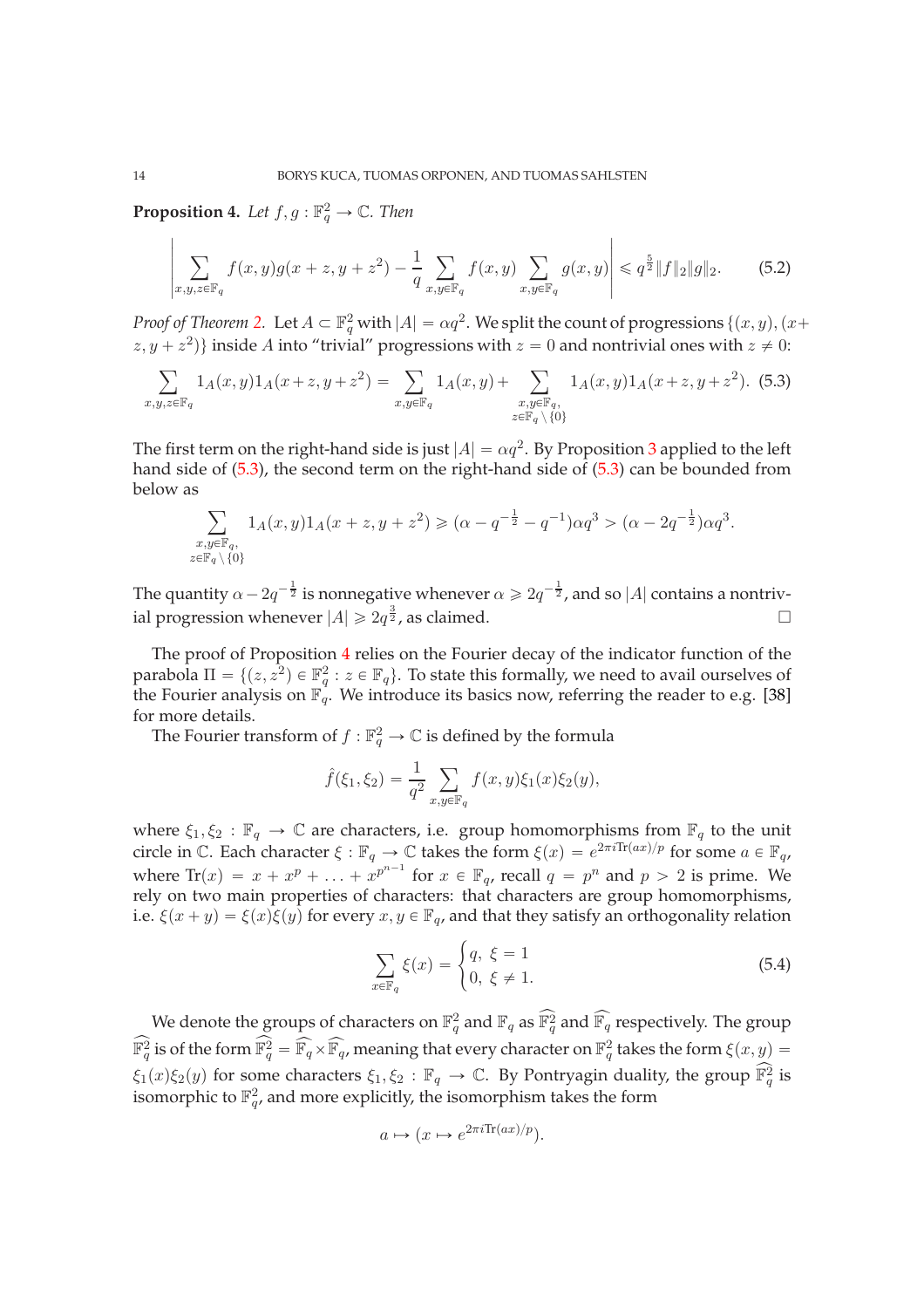The Fourier inversion formula in this case is

<span id="page-14-0"></span>
$$
f(x,y) = \sum_{\xi_1,\xi_2 \in \widehat{\mathbb{F}_q}} \hat{f}(\xi_1,\xi_2) \overline{\xi_1(x)\xi_2(y)}.
$$

Making the choices of normalization that have become standard in additive combinatorics, we define the  $L^2$  norm of functions  $f:\mathbb{F}_q^2\to\mathbb{C}$  and  $\widehat{f}:\widehat{\mathbb{F}}_q^2\to\mathbb{C}$  as

$$
\|f\|_2 = \left(\frac{1}{q^2} \sum_{x,y \in \mathbb{F}_q} |f(x,y)|^2\right)^{\frac{1}{2}} \text{ and } \|\hat{f}\|_2 = \left(\sum_{\xi_1,\xi_2 \in \widehat{\mathbb{F}_q}} \left|\hat{f}(\xi_1,\xi_2)\right|^2\right)^{\frac{1}{2}}.
$$
 (5.5)

With these normalisations, the Parseval identity takes the simple form  $|| f ||_2 = || \hat{f} ||_2$ .

*Proof of Proposition [4.](#page-13-1)* Let  $\Pi = \{(z, z^2) \in \mathbb{F}_q^2 : z \in \mathbb{F}_q\}$  be the parabola inside  $\mathbb{F}_q^2$ . We start by computing the values of its Fourier transform:

$$
\widehat{1}_{\Pi}(\xi_1, \xi_2) = \frac{1}{q^2} \sum_{x, y \in \mathbb{F}_q} 1_{\Pi}(x, y) \xi_1(x) \xi_2(y) = \frac{1}{q^2} \sum_{x \in \mathbb{F}_q} \xi_1(x) \xi_2(x^2).
$$

Since we have assumed that the field  $\mathbb{F}_q$  has characteristic  $p > 2$ , the sum  $\sum_{n=1}^{\infty}$  $x\overline{\in }\mathbb{F}_{q}$  $\xi_1(x)\xi_2(x^2)$ equals q when  $\xi_1 = \xi_2 = 1$  are the trivial characters, otherwise its modulus is bounded

from above by  $q^{\frac{1}{2}}$ . This is because when  $\xi_2 = 1, \xi_1 \neq 1$ , then the orthogonality relation [\(5.4\)](#page-13-2) of characters implies that

$$
\sum_{x \in \mathbb{F}_q} \xi_1(x)\xi_2(x^2) = \sum_{x \in \mathbb{F}_q} \xi_1(x) = 0,
$$

while if  $\xi_2 \neq 1$ , then the multiplicative property  $\xi_i(x+y) = \xi_i(x)\xi_i(y)$  allows us to deduce

$$
\left|\sum_{x\in\mathbb{F}_q}\xi_1(x)\xi_2(x^2)\right|^2=\sum_{x,h\in\mathbb{F}_q}\xi_1(h)\xi_2(2hx+h^2)\leqslant \sum_{h\in\mathbb{F}_q}\left|\sum_{x\in\mathbb{F}_q}\xi_2(2hx)\right|=q+\sum_{h\in\mathbb{F}_q\backslash\{0\}}\left|\sum_{x\in\mathbb{F}_q}\xi_2(2hx)\right|.
$$

We then use the orthogonality to infer that for every  $h \neq 0$ , the sum of the nontrivial character  $\xi_{2,h}(x) = \xi_2(2hx)$  over  $\mathbb{F}_q$  vanishes, and so  $|\sum_{x \in \mathbb{F}_q} \xi_1(x)\xi_2(x^2)| = q^{\frac{1}{2}}$  in this case (the assumption  $p > 2$  on the characteristic of  $\mathbb{F}_q$  is necessary for  $\xi_{2,h}$  to be nontrivial). Hence  $\widehat{1_{\Pi}}(\xi_1, \xi_2) = \frac{1}{q}$  if  $\xi_1 = \xi_2 = 1$  and

<span id="page-14-2"></span><span id="page-14-1"></span>
$$
|\widehat{1}_{\Pi}(\xi_1, \xi_2)| \leqslant q^{-\frac{3}{2}}\tag{5.6}
$$

otherwise. Using the Fourier inversion formula, we deduce that

$$
\sum_{x,y,z \in \mathbb{F}_q} f(x,y)g(x+z,y+z^2) = \sum_{\substack{x,y,z, \\ u \in \mathbb{F}_q}} f(x,y)g(x+z,y+u)1_{\Pi}(z,u)
$$
\n
$$
= \sum_{\substack{\xi_1,\xi_2 \in \mathbb{F}_q}} \widehat{1}_{\Pi}(\xi_1,\xi_2) \sum_{\substack{x,y,z, \\ u \in \mathbb{F}_q}} f(x,y)g(x+z,y+u)\xi_1(-z)\xi_2(-u).
$$
\n(5.7)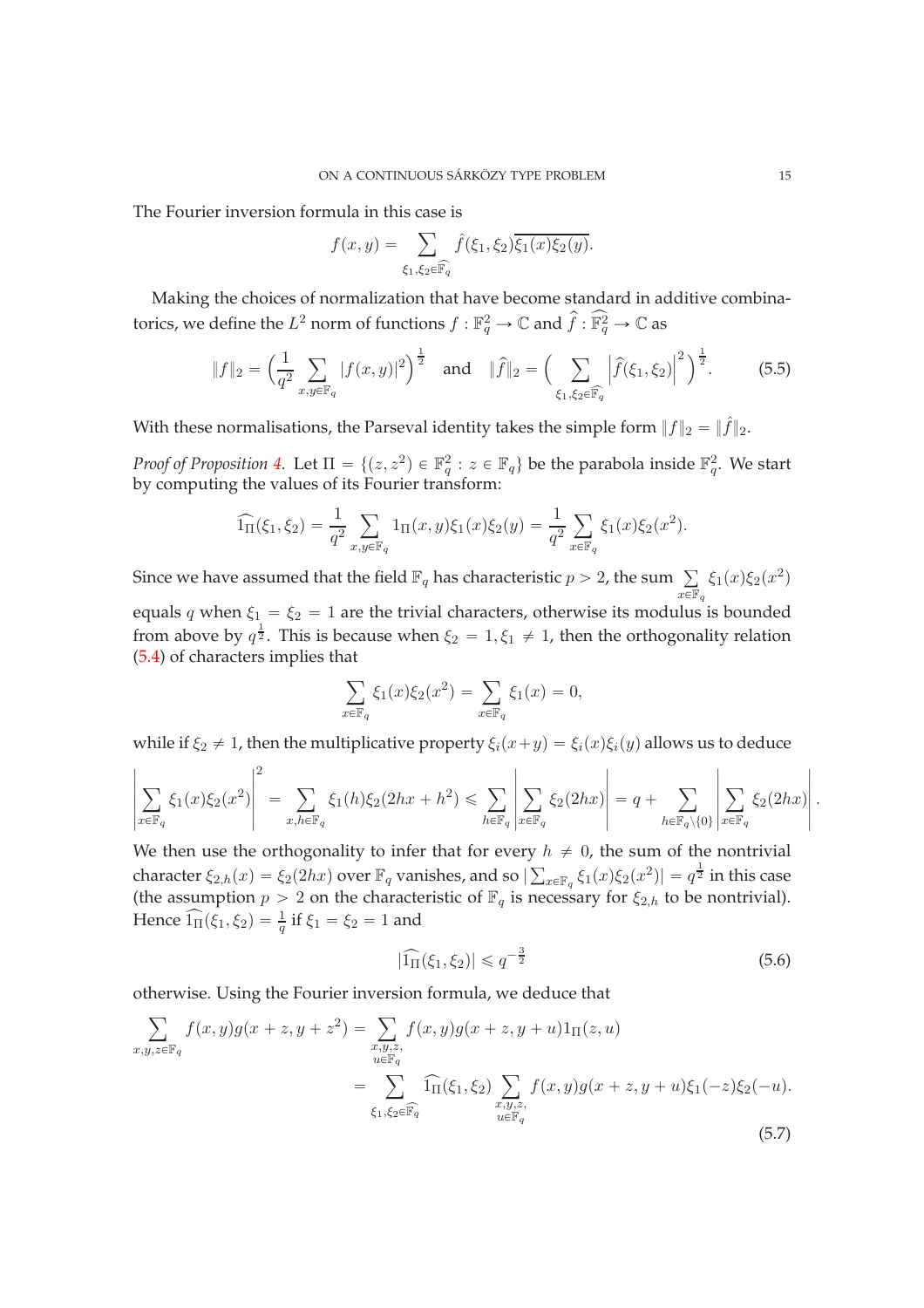Splitting [\(5.7\)](#page-14-1) into the term  $(\xi_1, \xi_2) = (1, 1)$  and the sum over the other terms, we obtain the equality

$$
\sum_{x,y,z \in \mathbb{F}_q} f(x,y)g(x+z,y+z^2) = \frac{1}{q} \sum_{x,y \in \mathbb{F}_q} f(x,y) \sum_{z,u \in \mathbb{F}_q} g(z,u) + \sum_{\substack{\xi_1,\xi_2 \in \widehat{\mathbb{F}_q} \\ (\xi_1,\xi_2) \neq (1,1)}} \widehat{\ln}(\xi_1,\xi_2) \sum_{\substack{x,y,z, \\ u \in \mathbb{F}_q}} f(x,y)g(x+z,y+u)\xi_1(-z)\xi_2(-u).
$$

In the remainder of the proof, we shall bound the contributions of the terms with  $(\xi_1, \xi_2) \neq 0$  $(1, 1)$  by invoking  $(5.6)$ . Noting that

$$
\sum_{\substack{x,y,z, \\ u \in \mathbb{F}_q}} f(x,y)g(x+z,y+u)\xi_1(-z)\xi_2(-u) \n= \sum_{x,y \in \mathbb{F}_q} f(x,y)\xi_1(x)\xi_2(y) \sum_{z,u \in \mathbb{F}_q} g(x+z,y+u)\xi_1(-x-z)\xi_2(-y-u) = q^4 \hat{f}(\xi_1,\xi_2) \overline{\hat{g}(\xi_1,\xi_2)},
$$

 $\mathbf{I}$ 

we apply [\(5.6\)](#page-14-2), the Cauchy-Schwarz inequality and Parseval identity to deduce that

$$
\left|\sum_{\substack{\xi_1,\xi_2\in \widehat{\mathbb{F}_q}\\ (\xi_1,\xi_2)\neq (1,1)\\ \leqslant q^{\frac{5}{2}}}} \widehat{1_{\Pi}}(\xi_1,\xi_2) \sum_{x,y,z,u} f(x,y)g(x+z,y+u)\xi_1(-z)\xi_2(-u) \right|\\ \leqslant q^{\frac{5}{2}}\sum_{\substack{\xi_1,\xi_2\in \widehat{\mathbb{F}_q}\\ (\xi_1,\xi_2)\neq (1,1) }} |\widehat{f}(\xi_1,\xi_2)| \cdot |\widehat{g}(\xi_1,\xi_2)| \leqslant q^{\frac{5}{2}}\cdot \|\widehat{f}\|_2 \cdot \|\widehat{g}\|_2 = q^{\frac{5}{2}}\cdot \|f\|_2 \cdot \|g\|_2\,.
$$

Hence

$$
\left|\sum_{x,y,z\in\mathbb{F}_q} f(x,y)g(x+z,y+z^2) - \frac{1}{q}\sum_{x,y\in\mathbb{F}_q} f(x,y)\sum_{x,y\in\mathbb{F}_q} g(x,y)\right| \leqslant q^{\frac{5}{2}}\|f\|_2\|g\|_2,
$$
as claimed.

### **REFERENCES**

- <span id="page-15-0"></span>[1] Antal Balog, József. Pelikán, János. Pintz, and Endre Szemerédi. Difference sets without kth powers. *Acta Math. Hungar.*, **65**(2):165–187, 1994.
- <span id="page-15-2"></span>[2] Vitaly Bergelson and Alexander Leibman. Polynomial extensions of van der Waerden's and Szemerédi's theorems. *J. Amer. Math. Soc.*, 9(3):725–753, 1996.
- <span id="page-15-1"></span>[3] Thomas Bloom and James Maynard. A new upper bound for sets with no square differences. *ArXiv e-prints*, 2020.
- <span id="page-15-4"></span>[4] Jean Bourgain. A Szemerédi type theorem for sets of positive density in  $\mathbb{R}^k$ . *Israel J. Math.*, 54(3):307– 316, 1986.
- <span id="page-15-5"></span>[5] Jean Bourgain. A nonlinear version of Roth's theorem for sets of positive density in the real line. *J. Analyse Math.*, 50:169–181, 1988.
- <span id="page-15-3"></span>[6] Jean Bourgain and Mei-Chu Chang. Nonlinear Roth type theorems in finite fields. *Israel J. Math.*, **221**:853–867, 2017.
- <span id="page-15-6"></span>[7] Vincent Chan, Izabella Łaba, and Malabika Pramanik. Finite configurations in sparse sets. *J. Anal. Math.*, 128:289–335, 2016.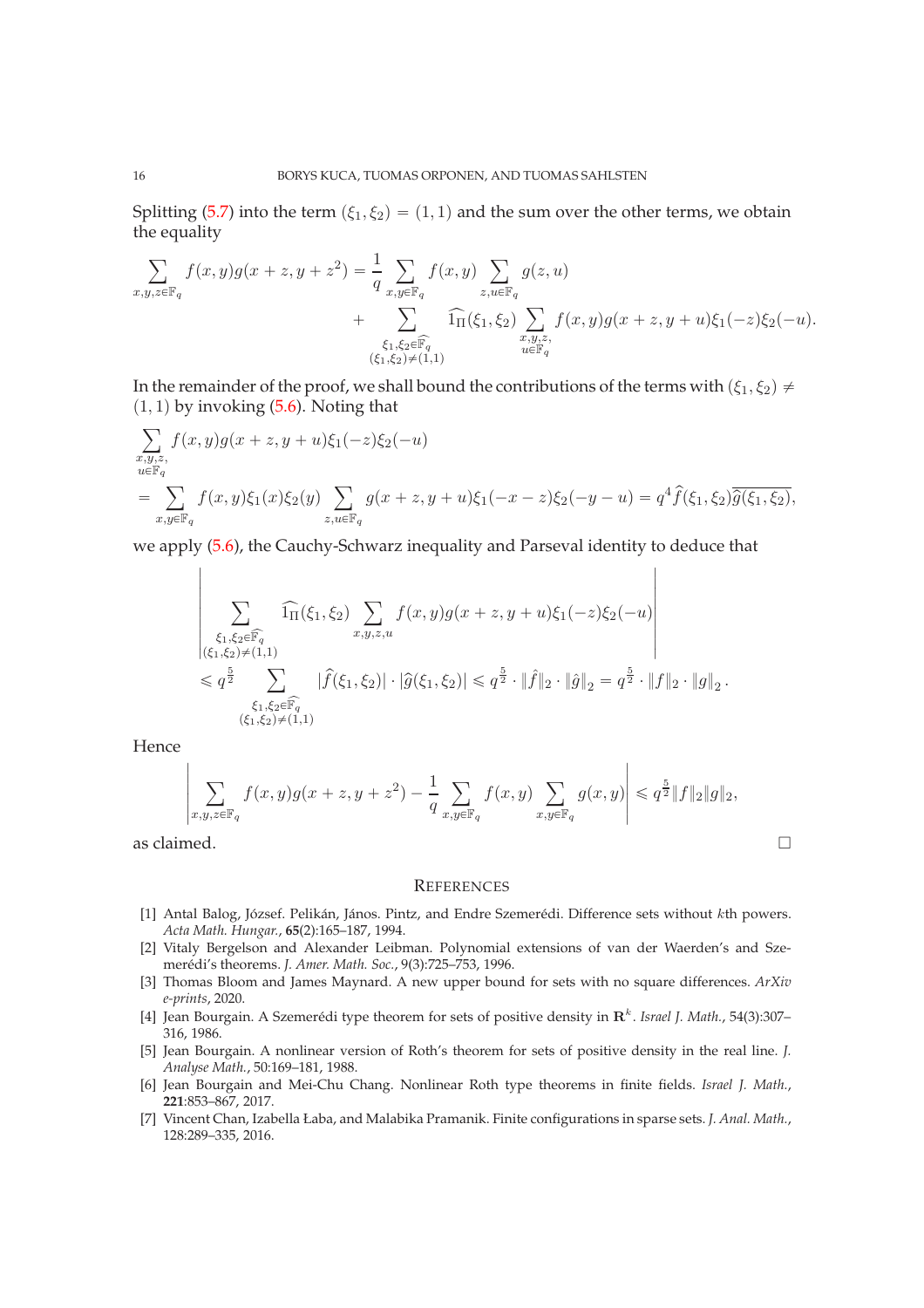- <span id="page-16-21"></span>[8] Michael Christ, Polona Durcik, and Joris Roos. Trilinear smoothing inequalities and a variant of the triangular Hilbert transform. *Adv. Math.*, 390:Paper No. 107863, 60, 2021.
- <span id="page-16-25"></span>[9] Jacob Denson, Malabika Pramanik, and Joshua Zahl. Large sets avoiding rough patterns. In *Harmonic analysis and applications*, volume 168 of *Springer Optim. Appl.*, pages 59–75. Springer, Cham, [2021] ©2021.
- <span id="page-16-6"></span>[10] Dong Dong, Xiaochun Li, and Will Sawin. Improved estimates for polynomial Roth type theorems in finite fields. *J. Anal. Math.*, **141**:689–705, 2020.
- <span id="page-16-16"></span>[11] Polona Durcik, Shaoming Guo, and Joris Roos. A polynomial Roth theorem on the real line. *Trans. Amer. Math. Soc.*, 371(10):6973–6993, 2019.
- <span id="page-16-20"></span>[12] Kenneth Falconer and Alexia Yavicoli. Intersections of thick compact sets in  $\mathbb{R}^d$ . arXiv e-prints, page arXiv:2102.01186, February 2021.
- <span id="page-16-19"></span>[13] Robert Fraser, Shaoming Guo, and Malabika Pramanik. Polynomial Roth theorems on sets of fractional dimensions. *International Mathematics Research Notices, https://doi.org/10.1093/imrn/rnaa377*, January 2021.
- <span id="page-16-0"></span>[14] Harry Furstenberg. Ergodic behavior of diagonal measures and a theorem of Szemerédi on arithmetic progressions. *J. Analyse Math.*, 31:204–256, 1977.
- <span id="page-16-5"></span>[15] William Timothy Gowers. Arithmetic progressions in sparse sets. In *Current developments in mathematics, 2000*, pages 149–196. Int. Press, Somerville, MA, 2001.
- <span id="page-16-15"></span>[16] Sidney W. Graham and C. J. Ringrose. Lower bounds for least quadratic non-residues. In *Analytic Number Theory. Progress in Mathematics*, volume 85, pages 269–309. 1990.
- <span id="page-16-13"></span>[17] Rui Han, Michael T. Lacey, and Fan Yang. A polynomial Roth theorem for corners in finite fields. *Mathematika*, 67(4):885–896, 2021.
- <span id="page-16-18"></span>[18] Kevin Henriot, Izabella Łaba, and Malabika Pramanik. On polynomial configurations in fractal sets. *Anal. PDE*, 9(5):1153–1184, 2016.
- <span id="page-16-22"></span>[19] Tamás Keleti. Construction of one-dimensional subsets of the reals not containing similar copies of given patterns. *Anal. PDE*, 1(1):29–33, 2008.
- <span id="page-16-12"></span>[20] Borys Kuca. Further bounds in the polynomial Szemerédi theorem over finite fields. *Acta Arith.*, **198**:77– 108, 2021.
- <span id="page-16-14"></span>[21] Borys Kuca. Multidimensional polynomial Szemerédi theorem in finite fields for distinct-degree polynomials. *Israel J. Math. (to appear)*, 2022.
- <span id="page-16-17"></span>[22] Izabella Łaba and Malabika Pramanik. Arithmetic progressions in sets of fractional dimension. *Geom. Funct. Anal.*, 19(2):429–456, 2009.
- <span id="page-16-23"></span><span id="page-16-3"></span>[23] Jason Lucier. Intersective sets given by a polynomial. *Acta Arith.*, **123**:57–95, 2006.
- <span id="page-16-24"></span>[24] Péter Maga. Full dimensional sets without given patterns. *Real Anal. Exchange*, 36(1):79–90, 2010/11.
- [25] András Máthé. Sets of large dimension not containing polynomial configurations. *Adv. Math.*, 316:691– 709, 2017.
- <span id="page-16-28"></span>[26] Pertti Mattila. *Geometry of sets and measures in Euclidean spaces. Fractals and rectifiability. 1st paperback ed.* Cambridge: Cambridge University Press, 1st paperback ed. edition, 1999.
- <span id="page-16-7"></span>[27] Sarah Peluse. Three-term polynomial progressions in subsets of finite fields. *Israel J. Math.*, **228**:379–405, 2018.
- <span id="page-16-11"></span><span id="page-16-8"></span>[28] Sarah Peluse. On the polynomial Szemerédi theorem in finite fields. *Duke Math. J.*, **168**(5):749–774, 2019.
- <span id="page-16-9"></span>[29] Sarah Peluse. Bounds for sets with no polynomial progressions. *Forum Math. Pi*, **8**, 2020.
- <span id="page-16-10"></span>[30] Sarah Peluse and Sean Prendiville. Quantitative bounds in the non-linear Roth theorem. *ArXiv e-prints*, 2019.
- [31] Sarah Peluse and Sean Prendiville. A polylogarithmic bound in the nonlinear Roth theorem. *Int. Math. Res. Nov. IMRN*, 2020. rnaa261.
- <span id="page-16-4"></span>[32] Alex Rice. A maximal extension of the best-known bounds for the Furstenberg-Sárközy theorem. *Acta Arith.*, **187**:1–41, 2019.
- <span id="page-16-1"></span>[33] András Sárkőzy. On difference sets of sequences of integers. I. *Acta Math. Acad. Sci. Hungar.*, 31(1-2):125– 149, 1978.
- <span id="page-16-26"></span><span id="page-16-2"></span>[34] András Sárközy. On difference sets of sequences of integers. III. *Acta Math. Hungar.*, **31**:355–386, 1978.
- [35] Pablo Shmerkin. Salem sets with no arithmetic progressions. *Int. Math. Res. Not. IMRN*, (7):1929–1941, 2017.
- <span id="page-16-27"></span>[36] Pablo Shmerkin and Ville Suomala. Patterns in random fractals. *Amer. J. Math.*, 142(3):683–749, 2020.